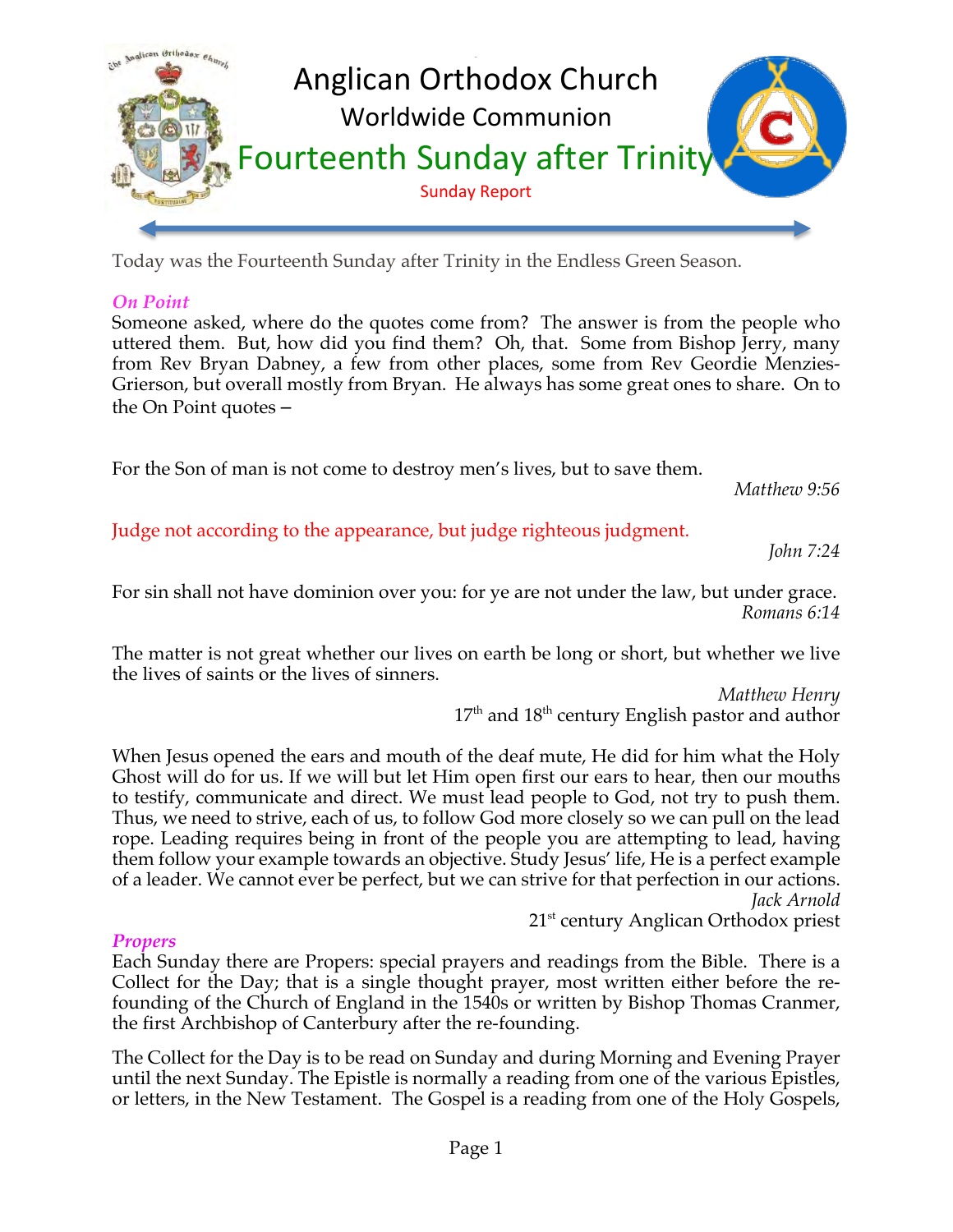Matthew, Mark, Luke and John. The Collect is said by the minister as a prayer, the Epistle can be read by either a designated reader (as we do in our church) or by one of the ministers and the Holy Gospel, which during the service in our church is read by an ordained minister.

The propers are the same each year, except if a Red Letter Feast, that is one with propers in the prayerbook, falls on a Sunday, then those propers are to be read instead, except in a White Season, where it is put off. Red Letter Feasts, so called because in the Altar Prayerbooks the titles are in red, are special days. Most of the Red Letter Feasts are dedicated to early saints instrumental in the development of the church, others to special events. Some days are particularly special and the Collect for that day is to be used for an octave (eight days) or an entire season, like Advent or Lent.

The Propers for today are found on Page 209-210, with the Collect first:

# The Fourteenth Sunday after Trinity.

*The Collect.*

**LMIGHTY** and everlasting God, give unto us the increase of faith, hope, and charity; **ALMIGHTY** and everlasting God, give unto us the increase of faith, hope, and charity;<br>and, that we may obtain that which thou dost promise, make us to love that which thou dost command; through Jesus Christ our Lord. *Amen*.

The Epistle came from Paul's Letter to the Galatians, the Fifth Chapter beginning at the Sixteenth Verse. Paul tells us that Heaven and Earth are in conflict in our lives, "For the flesh lusteth against the Spirit, and the Spirit against the flesh: and these are contrary the one to the other: so that ye cannot do the things that ye would." If we are led of the Spirit, we are not under the law. If we are subject to the law, which we are bound to break due to our own inability to be ultimately good, we are also bound to the pit. But if we are with Christ, we are forgiven of our sins, providing we are truly repentant. We will enjoy "the fruit of the Spirit … love, joy, peace, long-suffering, gentleness, goodness, faith, meekness, temperance: against such there is no law."

say then, Walk in the Spirit, and ye shall not fulfil the lust of the flesh. For the flesh lusteth against the Spirit, and the Spirit against the flesh: and these are contrary the Lone to the other: so that ye cannot do the things that ye would. But if ye be led of the I say then, Walk in the Spirit, and ye shall not fulfil the lust of the flesh. For the flesh lusteth against the Spirit, and the Spirit against the flesh: and these are contrary the one to the other: so that ye cannot do t Adultery, fornication, uncleanness, lasciviousness, idolatry, witchcraft, hatred, variance, emulations, wrath, strife, seditions, heresies, envyings, murders, drunkenness, revellings, and such like: of the which I tell you before, as I have also told you in time past, that they which do such things shall not inherit the kingdom of God. But the fruit of the Spirit is love, joy, peace, long-suffering, gentleness, goodness, faith, meekness, temperance: against such there is no law. And they that are Christ's have crucified the flesh with the affections and lusts.

Today's Holy Gospel started in the Seventeenth Chapter of the Gospel according to St. Luke, beginning at the Eleventh Verse. Jesus comes upon ten lepers who appeal to Him, "Jesus, Master, have mercy on us." He does and tells them, "Go shew yourselves unto the priests." As they left him, their leprosy disappeared. One of the ten, "when he saw that he was healed, turned back, and with a loud voice glorified God, and fell down on his face at his feet, giving him thanks: and he was a Samaritan<sup>1</sup>." Jesus marveled at the nine who turned not saying, "Were there not ten cleansed? but where are the nine? There

.

<sup>&</sup>lt;sup>1</sup> Samaritan - Of or pertaining to Samaria, in Palestine.  $-$  n. A native or inhabitant of Samaria; also, the language of Samaria. [1913 Webster]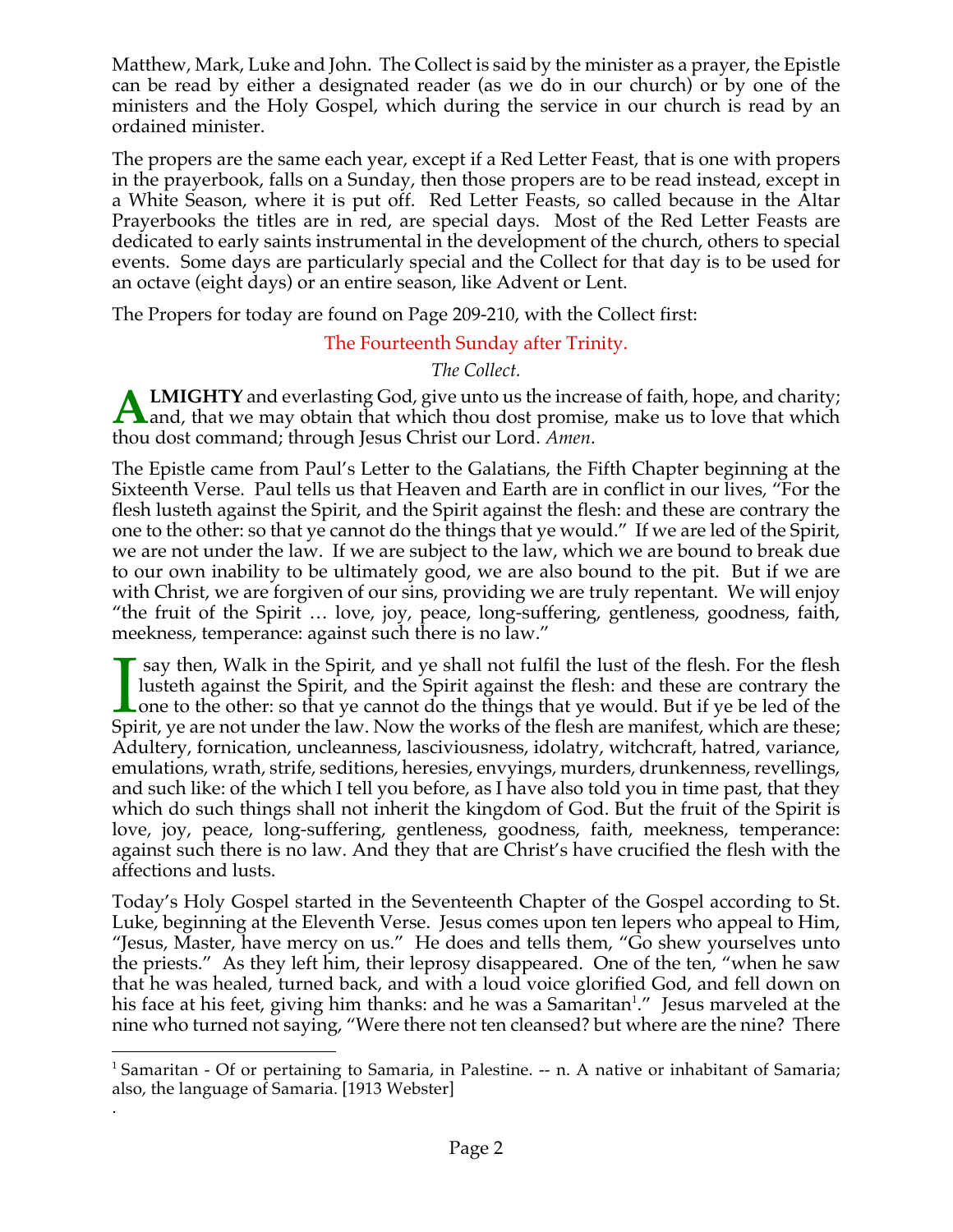are not found that returned to give glory to God, save this stranger. And he said unto him, Arise, go thy way: thy faith hath made thee whole." Once again a Samaritan, the "least" among the Jews was the only one to recognize and offer thanks to the Power of God. Do we recognize the power of God in our lives and do we thank Him for the good He does us?

nd it came to pass, as Jesus went to Jerusalem, that he passed through the midst of Samaria and Galilee. And as he entered into a certain village, there met him ten  $\Box$  men that were lepers, which stood afar off: and they lifted up their voices, and and it came to pass, as Jesus went to Jerusalem, that he passed through the midst of Samaria and Galilee. And as he entered into a certain village, there met him ten men that were lepers, which stood afar off: and they lif shew yourselves unto the priests. And it came to pass, that, as they went, they were cleansed. And one of them, when he saw that he was healed, turned back, and with a loud voice glorified God, and fell down on his face at his feet, giving him thanks: and he was a Samaritan<sup>2</sup>. And Jesus answering said, Were there not ten cleansed? but where are the nine? There are not found that returned to give glory to God, save this stranger. And he said unto him, Arise, go thy way: thy faith hath made thee whole.

#### *Sermon – Reverend Jack Arnold - Time and Action Church of the Faithful Centurion - Descanso, California*

Today's sermon tied the Collect, Epistle and Gospel together and is partly contained in



the forewords above.

Today we talk consider The Law and how it failed to solve the problems of the people it was designed to help and think about how getting around technicalities is different than doing what is right.

Consider the words of the Collect, "…give unto us the increase of faith, hope, and charity; and, that we may obtain that which thou dost promise, make us to love that which thou dost command …"

The Collects often are repetitive, in that we ask the same thing, week after week in differing ways. Why is that? Sadly, we have the same needs and the same failings week after week. We are WEAK, we need God's STRENGTH. Today, we ask Him to help us, through the Holy Ghost, to increase our faith, to help us love what He wants us to do, to make His Wishes our wishes. To make us want to follow Him that we might gain the prize which He has promised us. That prize is eternal life which begins when we accept it, not when we die. A benefit of that eternal life is that we live our lives here in far greater happiness than we would otherwise. We have peace of mind, as well as a better physical life. If we can but just put our hearts in His Heart. We have to really do our best to do this, as it is not an easy task. Luckily for us, we have the Holy Ghost who can help us.

If we are to follow Him we need that increase of faith, hope and love (charity is but another word for love) in order to be able to stay on the course that God has charted for us. By ourselves we cannot stay on course and would deviate to 180 degrees opposite from where God wants us to be. So that is why we are praying for that increase of faith,

 $2$  Samaritans were descendants of those who had stayed behind during the Captivity and had been separated for many years from the body of Judaism. They had not developed, nor did they subscribe to them, all the rules the Jews managed to invent during their separation. The main body of Jews viewed them as lesser peoples, not really Jews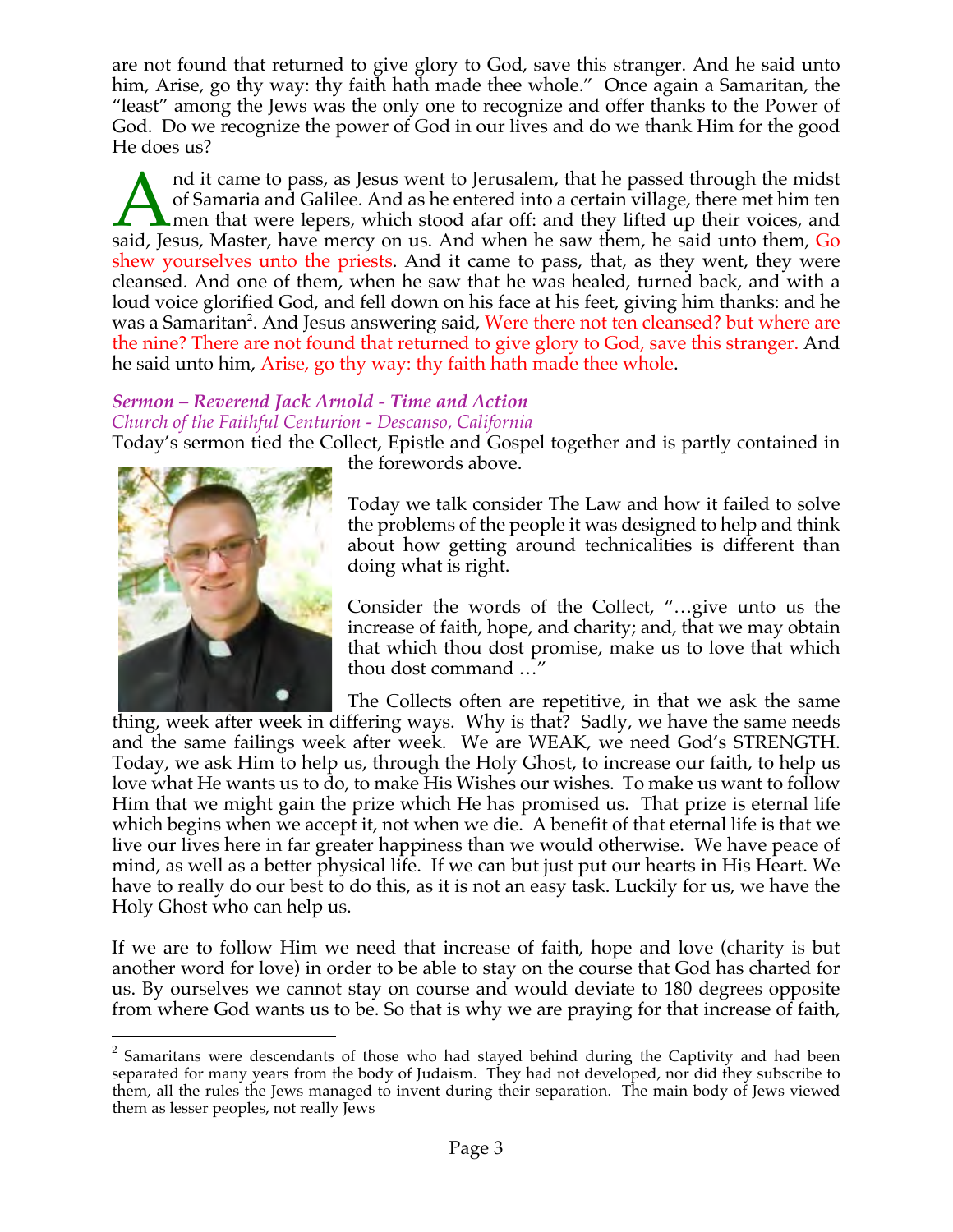hope and love, so we can maintain course guidance. Of course, in order to have those, we need to listen to what He says and act upon it. Not just listen to what He says then go off and do what we want to do. This requires change on our part, modification of our behavior to follow Him. It requires actual action.

We will improve in all aspects of our life if we truly do our best to follow Him. They key phrase is "do our best" and not just say that we are doing our best. There is a difference, one is heartfelt and true and the other is just lip service. So, let us truly do our best to follow Him. We will make mistakes, of course; but we always have to remember to return to Him and correct our course accordingly. And if we remember the benefits of the prize of following Him, it will be easier for us to follow the path, maybe not much easier, but easier enough to keep our eyes on the prize. We often forget about the Holy Ghost, that Third God Guy. Without Him in our hearts, we are lost. With Him, we, like John Newton, are found. He is a critical part of our journey towards heaven. He will help guide us along the narrow uphill trail to heaven. We will have that vision He gives to us in our lives and we will be able to see the way God wants us to travel.

It will be a very clear vision not blurry and distorted like the way of the World. It will define and light up the path that we are to follow, and then all that will be left is for us to actually move upon that path, closer to Him. It won't be an easy and quick path, but it will be a sure path nevertheless.

That brings us right in to Paul's Letter to the Galatians and us! We need to walk in God's Word and in His Spirit. We need to put aside the things of this world which are not in accord with the Way of God. All of those things that He lists are not how the Sons and Daughters of God should act. It is a list of behaviors and attitudes that are not congruent with being a true Christian. They are things we should be actively working on avoiding. These things are extremely detrimental to our spiritual and physical health. If we are of God, then we will act of God, only then will we be of God.

What is important is not what you were born to, for we were all born to death. A king is born; a king dies. We are born into this world, our body will die in this world. Yet through the grace of the King, we live on. There is much conflict in us, look at all those "fun" things Paul lists in the Epistle. Those "fun" things do not bring happiness, they really just bring us closer to death. We all struggle with *fun* and *happiness*, two words that often do not mean the same thing. It is a concept people easily confuse. However there really is a simple difference. Fun is a fleeting, temporary state and happiness will last a lifetime. And Eternal Life is forever. People all to easily get these concepts mixed up without thinking of this simple difference. But it is a difference nevertheless. It is similar to the *need* and *want* issue, two other words easily mixed up.

Yet, God has the answer for us. He sent His Son to bring it to us. Who will listen?

The only people who listen are those who are in need, hurt, pain and despair. Often it is because they or one of their loved ones are ill or injured, perhaps near death. Perhaps they are unemployed or undergoing some family upheaval. Their situation is less than perfect. They need help and they know it. In their own mind, they are the Samaritans of this world. It was no accident Jesus oft cast Samaritans as the stars of his parables and stories. It is also no accident Jesus parables and stories center on actions, not words, thoughts and meditations. Actions are who you are. Actions show the world who you follow God or Mammon. You cannot truly be a believer if you don't act for Him. Without action, there is nothing. The key driving principle behind his parables are actions for Him, are those of goodness, not of evil. *Those who believe on me keep my commandments*.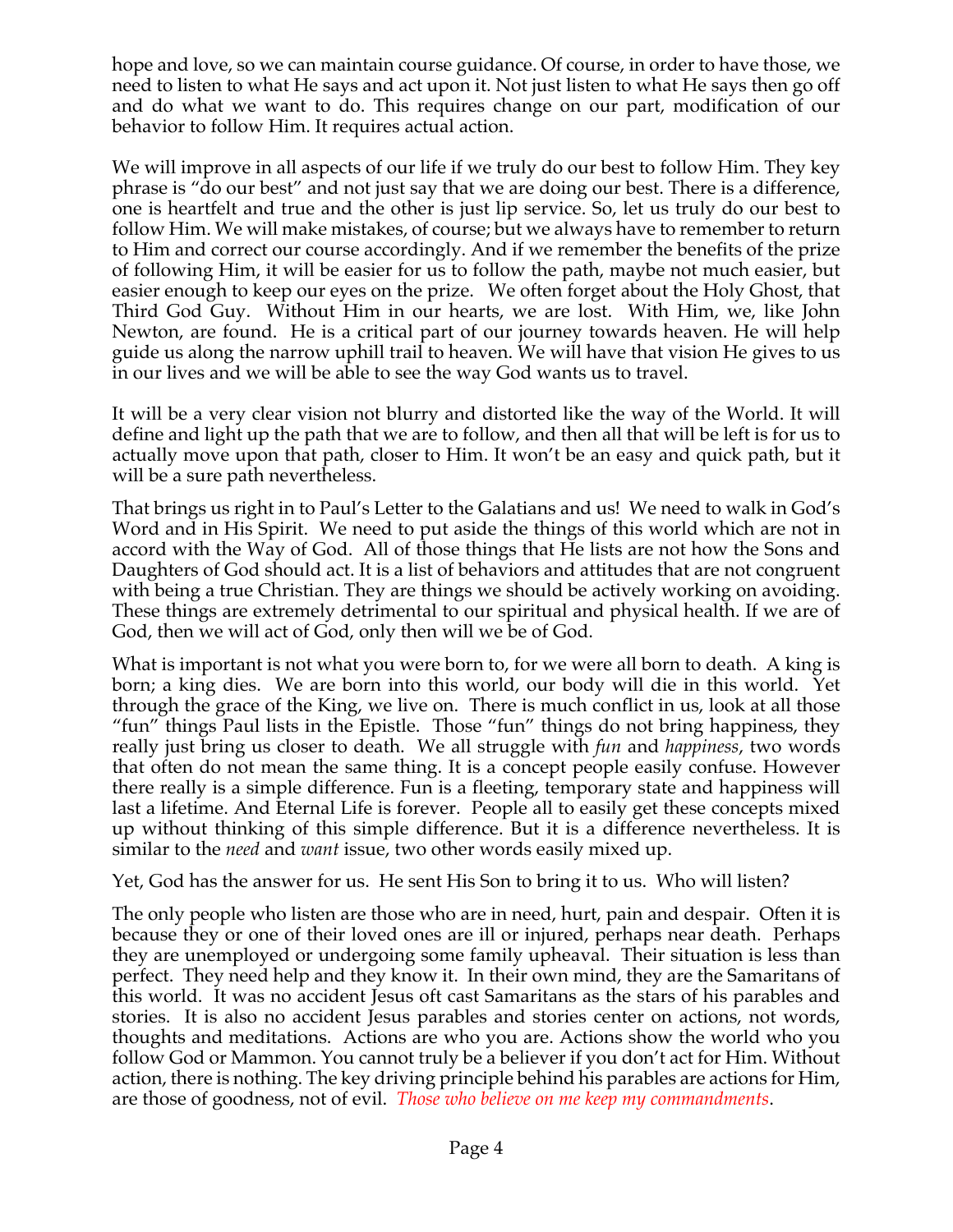## Actions!

Yet, those who turn to God in "need" are no different than each of us. To quote Paul, "None are perfect, all fall short." We, each and every one of us, need God's help. Perhaps some need it more, none need it less.

When Luke tells us of Jesus and the ten lepers whom He heals and only one expresses thanks, do you think he is only telling of lepers?

In a sense are we not all lepers, outcasts with unhealable conditions? In our case our unhealable condition is our tendency to sin and turn astray. We ourselves cannot heal ourselves and nobody else on this Earth can. We are outcasts of this world so to speak, we only have God and our friends in Christ to help us. The world cannot help us, but those in Christ and God can. We have an incurable condition of sin, but with God's help, it can be healed, though we cannot heal it on our own. We cannot be healed by this world, yet there is One who can heal us and will if only we appeal to Him, "Jesus, Master, have mercy on us." We pray to God in His Name every day, He listens every day.

Through our Lord, God is there for each of us if we will accept His help. When He gives that help, how do we react? Frankly most of us just think it our due. We oft fail to give thanks for all that He gives us.

When we get an answer we don't expect, do we thank Him? What if we get an answer? Do we thank Him?

Like the lepers only one in ten will show thanks for the mercy and help given them. Rarely do people give thanks for large efforts done to help them. We must endeavor to be grateful for Him and for all of those who strive hard to help us out in our times of need. In the case of the lepers, it was the Samaritan $^3$ , showing that fancy dress and rules are not as important as doing what is right and being grateful for what we are given.

Are you part of that 10 percent?

Remember, it is *Please* and *Thank You* that are the magic words, not *Please* and *I don't have time for you*.

Heaven is at the end of an uphill trail. The easy downhill trail does not lead to the summit.

The time is now, not tomorrow. The time has come, indeed. How will you ACT?

It is by our actions we are known.

# **Be of God - Live of God - Act of God**

 $3$  Samaritan - Of or pertaining to Samaria, in Palestine.  $-$  n. A native or inhabitant of Samaria; also, the language of Samaria. [1913 Webster]

Samaritans were descendants of those who had stayed behind during the Captivity and had been separated for many years from the body of Judaism. They had not developed, nor did they subscribe to them, all the rules the Jews managed to invent during their separation. The main body of Jews viewed them as lesser peoples, not really Jews.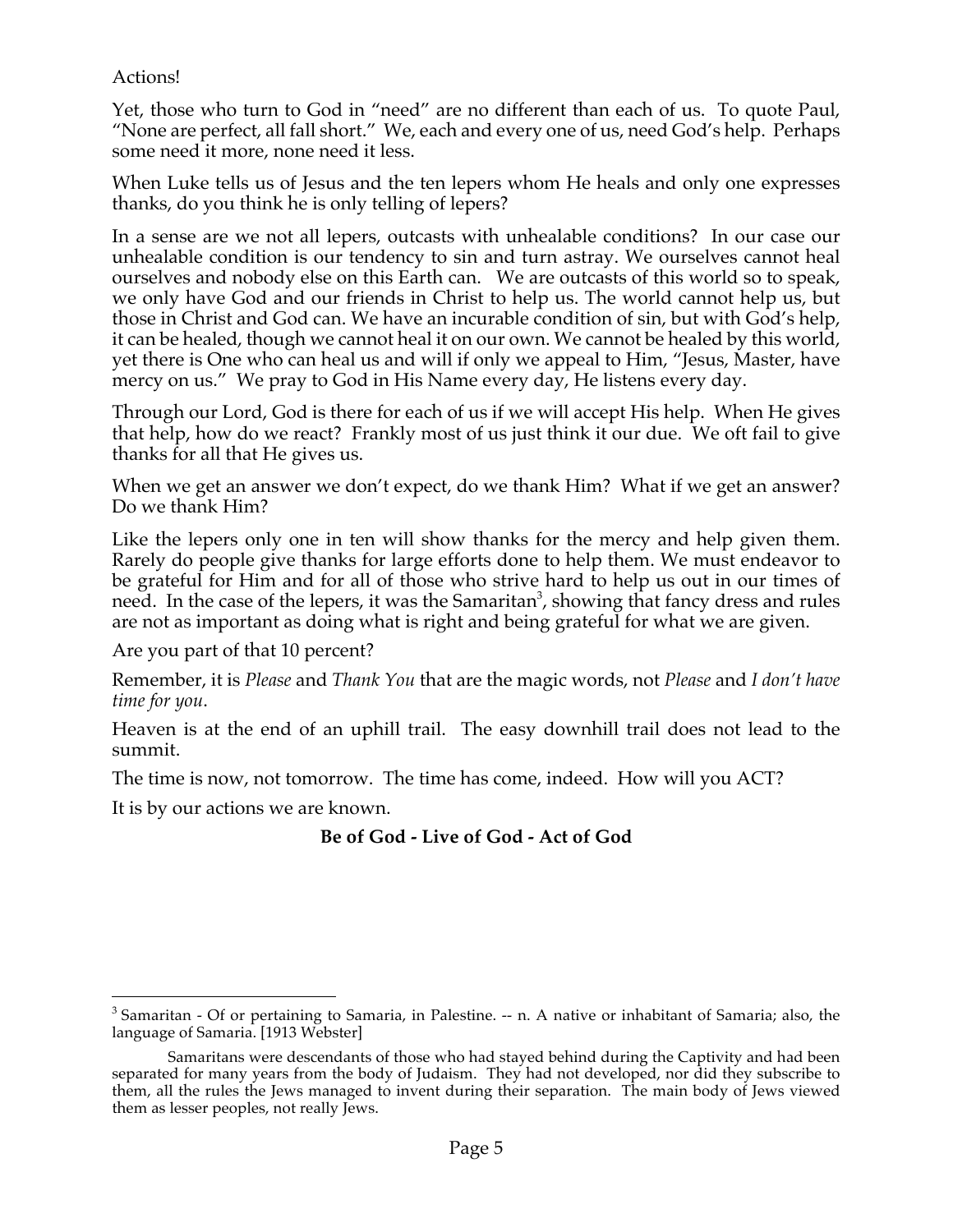## *Roy Morales-Kuhn, Bishop and Pastor - St. Paul's Anglican Church - Anglican Orthodox Church*

Bishop Roy is pastor of the biggest AOC parish West of the Mississippi and is in charge of the Diocese of the Epiphany as well as the Missionary

Diocese of South America.

**Fourteenth Sunday after Trinity** *Thy faith hath made thee whole* 17 September 2017, Anno Domini Galatians 5:16-24 • Luke 17:11-19

# The Fourteenth Sunday after Trinity.

*The Collect.*

**LMIGHTY** and everlasting God, give unto us the **ALMIGHTY** and everlasting God, give unto us the increase of faith, hope, and charity; and, that we may obtain that which thou dost promise, make us to love that



which thou dost command; through Jesus Christ our Lord. *Amen*.

What shall we then say? Our Gospel reading is so pertinent to the prevailing attitude of the day.

"Give me stuff, give me gifts, give me or in the vernacular 'gimme gimme, gimme'.

We read about ten very unfortunate men. These fellows were traveling together because according to custom they were not allowed to come into any village or city, because they were lepers. Without going into great detail, leprosy first disfigures the person who is afflicted and then slowly takes their life. This process can last several years. It is a slow and painful death. At the time there was no cure for it, so anyone who was discovered to have it, had to leave everyone and their village and try to make it on their own. So these outcast banded together for safety and to survive, even for a while.

There are several lessons I would like you to see here in this story of the ten lepers.

1. These lepers knew Jesus could heal them. They called out to him, "Master, have mercy on us" . Why did they know this ? Did Jesus reputation precede him? Most likely. The ten had most likely heard that Jesus healed the sick, and they were sick. They knew to go as Jesus told them and they were healed on the way to be certified clean by the priest.

2. Only one in ten thanked God. Those aren't very good odds. This is the way of the world. Although ten were healed only one came back to thank him who healed them. Do we sometimes not thank God for things he has done for us? Did he not provide his Son as a once and for all sacrifice for our sins? Did Jesus die for our sins? Let us not be as the nine and turn our backs upon our very savior, we must turn and give thanks for the great gift of salvation from God.

3. The one leper knew that Jesus was God. Notice how he reacts to being healed. He turns back and in a loud voice glorifies God. Then he falls at Jesus feet and gives thanks. Note what Luke indicates, this one grateful healed leper was a Samaritan. A sworn enemy of the Jews, an outcast, one who was already considered unclean because he was a half-breed. Half Hebrew and half pagan. And yet this was the one who returned to Jesus, proclaiming him God by glorifying God. He, the rejected, knew he was healed by the healing word of the Master, came back to him to praise him and thank him and worship him.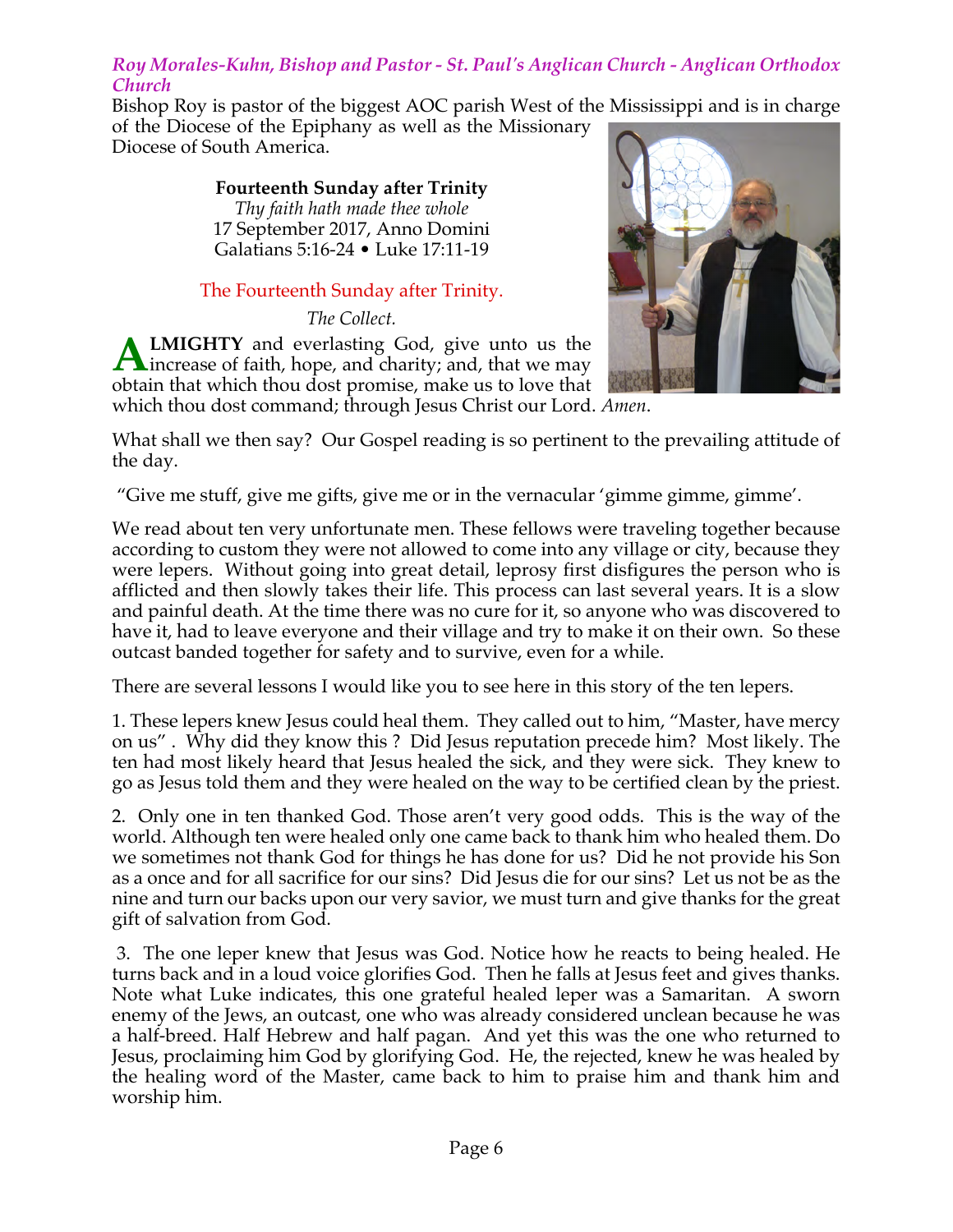...and he was a Samaritan. 17 And Jesus answering said, Were there not ten cleansed? but where are the nine? 18 There are not found that returned to give glory to God, save this stranger. 19 And he said unto him, Arise, go thy way: thy faith hath made thee whole.

4. We are all strangers at one time in our life. Before one comes to the Lord seeking salvation, that person is in all respects, a stranger. Because we are estranged from God. Our sin keeps us from being part of the Kingdom. Now notice how this is rectified when Jesus becomes our Savior. *He said unto him, Arise, go thy way: thy faith hath made thee whole.*

When we step away from the world and seek His way, we will be saved by our faith. Our faith will make us whole.

So, listener, if you do not know the Lord Jesus as your savior, you must seek him. Call out to him, ask him to save you from your sins. You ask Jesus to save you, "....your faith will make you whole". Jesus will take you into his Kingdom, where you will live for ever in His peace.

Let us pray:

**SAVIOR** of the world, who by thy Cross and precious Blood hast redeemed us; Save us, and help us, we humbly beseech thee, O Lord. *Amen.* **O**

**HE** Almighty Lord, who is a most strong tower to all those who put their trust in him,<br>to whom all things in heaven, in earth, and under the earth, do bow and obey; Be  $\blacktriangle$  to whom all things in heaven, in earth, and under the earth, do bow and obey; Be now and evermore thy defence; and make thee know and feel, that there is none other Name under heaven given to man, in whom, and through whom, thou mayest receive health and salvation, but only the Name of our Lord Jesus Christ. *Amen*.

**TNTO** God's gracious mercy and protection we commit thee. The Lord bless thee, and UNTO God's gracious mercy and protection we commit thee. The Lord bless thee, and keep thee. The Lord make his face to shine upon thee, and be gracious unto thee. The Lord lift up his countenance upon thee, and give thee peace, both now and evermore. *Amen*.



## *Rev Bryan Dabney of Saint John's Sunday Sermon*

We are fortunate to have Bryan's Sunday Sermon. If you want people to come to The Truth, you have to speak the truth, espouse the truth and live

the truth. This is really a good piece and I commend it to your careful reading.

## **Fourteenth Sunday after Trinity**

Rhe prophet Jeremiah chided the people of Jerusalem and Judah with a question: *Will ye steal, murder, and commit adultery, and swear falsely, and burn incense to Baal, and walk after other gods whom ye know not; and come and stand before me in this house, which is called by my name, and say, We are delivered to do all these abominations* (7:9)? To a godly person, the logical answer would



be NO. Unfortunately, for both the kingdoms of Israel and Judah the answer was an unqualified YES. We should also understand that those behaviors which were set forth by the prophet are just as much present in our time as they were in the world of ancient Israel. Simply examine the news of our time and you will witness similar behaviors being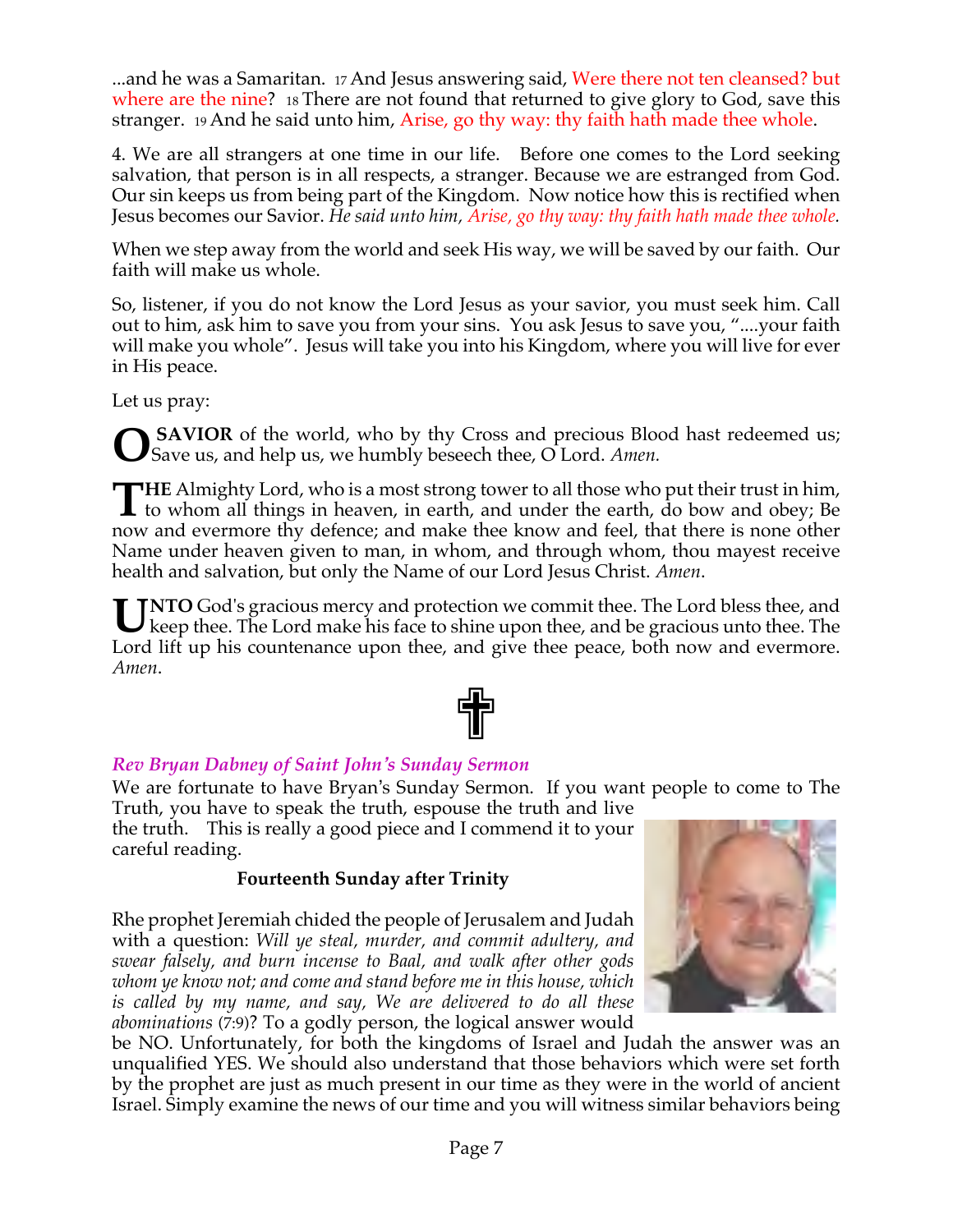exercised with depressing regularity. No doubt many could cite current examples of the first three sins. But the last one is just as prevalent as those before it.

In ancient times, polytheism was by far the most popular form of religion. While Noah and his sons held a belief in the one true and living God; nevertheless, after several generations, the monotheism of Noah had degenerated into the polytheism of Nimrod and his descendants. Some may ask why this was given that Noah and his family knew God and honored him. And God has supplied us the answer to that question in his word, for the scriptures tell us that the imagination of man's heart is evil from his youth (Genesis 8:21b). Man is a fallen creature who possesses the spiritual trait of original sin. As every person knows the difference between good and evil (Genesis 2:17), so all sinful acts are the result of a conscious choice made by men to do evil (Romans 7:7-24). In Exodus 20, God set forth the truth of the matter. He alone is whom we are to worship but not with objects of our own making (20:1-6).

However, paganism, with its attendant worship of many gods, quite naturally includes the worship of man-made images and effects (Isaiah 44:8-17). Paul warned the Corinthian church in his first epistle concerning the dark forces behind idol worship when he noted that the things which the Gentiles sacrifice, they sacrifice unto devils, and not to God... (10:20a). He also warned the church in Rome concerning the same when he wrote, Because that, when they knew God, they glorified him not as God, neither were thankful; but became vain in their imaginations, and their foolish heart was darkened. Professing themselves to be wise, they became fools, and changed the glory of the uncorruptible God into an image made like to corruptible man, and to birds, and fourfooted beasts, and creeping things (Romans 1:21-23). St. John warned his readers in his first epistle to, keep yourselves from idols (5:21), and for the first three centuries of its existence, the church rejected the use of idols and images within the body of Christ.

Unfortunately, as the  $5<sup>th</sup>$  century dawned, a distinct change had swept over Christendom. As Dr. Jesse Hurlbut explained, "... the triumph of Christianity resulted in... [an] alliance of the state and the church... The ceasing of persecution was a blessing, but the establishment of Christianity as the state religion became a curse." Dr. Hurlbut then went on to describe how the increase in church membership— which came about because of its official approval by the Emperor Constantine— had opened the way for, "...both the good and the bad, sincere seekers after God and hypocritical seekers after gain...Ambitious, worldly, and unscrupulous men sought office in the church for social and political influence. The moral tone of Christianity in power was far below that which had marked the same people under persecution."

With the influx of the unconverted pagan masses, it should not be at all surprising to find that idolatry not far behind. Dr. Hurlbut observed that, "The services of worship increased in splendor, but were less spiritual... The forms and ceremonies of paganism gradually crept into the worship. Some old heathen feasts became church festivals with a change of name and of worship. About 405 AD images of saints and martyrs began to appear in churches, adored, and worshiped. The adoration of the Virgin Mary was substituted for the worship of Venus and Diana..." It was not until the Reformation in the  $16<sup>th</sup>$  century the tide of idolatry was briefly stemmed. The new denominations which had formed around the teachings of men such as Martin Luther, John Calvin and Thomas Cranmer rejected the use of images and icons as part of their worship of the Godhead. But alas, such was not the end of the matter.The faithfulness to Scripture which had birthed those churches was not maintained, and by the late  $20<sup>th</sup>$  century it was not uncommon to find images and statues inside of several of the old Reformation churches.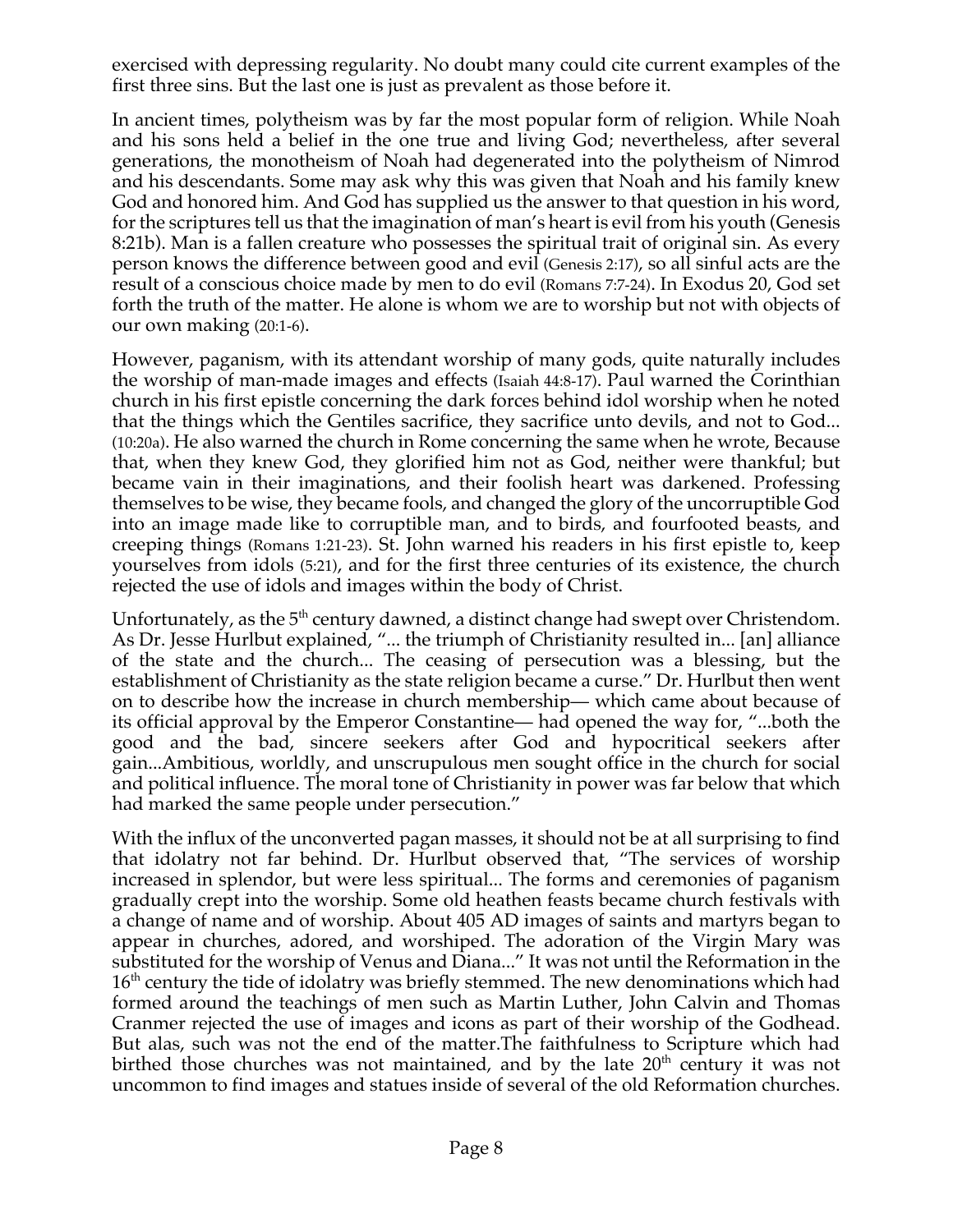While indeed there are denominations that have continued to reject the old forms of idolatry, they nevertheless ended up creating a new set of idols without giving the issue much thought. One example that stands out is their reverence and near deification of church leaders from across the ages. It is very troubling to hear basically sound bible Christians identifying themselves by their favorite Christian teacher or leader rather than by their Lord and Master. The apostle Paul in his first epistle to the Corinthians addressed such intramural squabbling when he wrote; *Now I beseech you brethren, by the name of our Lord Jesus Christ, that ye all speak the same thing, and that there be no divisions among you*... (v.10) ...Now this I say, that every one of you saith, I am of Paul; and I of Apollos; and I of Cephas; and I of Christ. Is Christ divided? was Paul crucified for you? or were ye baptized in the name of *Paul* (1:12-13)? When it becomes more important to put the doctrines and teachings of other mortals ahead of what our Lord has given us in his word written, then such a one has stepped "beyond the pale" as it were of the Christian faith.

Another example we might consider is any of the new bible versions which lend themselves to a more allegorical approach to understanding Scripture. Satan, that old serpent (Revelation 20:2) said to Eve in Genesis 3:1 *Yea, hath God said*... which led her to eventually sin against the LORD. Satan encouraged Eve to question the validity of God's word to her and Adam. That success in the Garden has continued to fuel the Devil's machinery of doubt and skepticism in God's word ever since. These new translations are often held up as "better and more accurate" in spite of a host of deletions and amendments. The Devil isn't interested in the furtherance of the gospel of truth, only in its diminution and degradation as the word of God. One bible commentator once paraphrased our Lord in St. Matthew 11:28 regarding this very work of evil when he wrote: "Come unto me all ye that labour and are heavy laden, and I will give you controversy!" Controversy and confusion are the Devil's allies in this fight because when people are unsure of the truth, they are open to being pulled away from the truth of God in Christ into every sort of religious cul-de-sac. If your faith becomes a "dead-end" it will be of no consequence to Satan except to give him a laugh. Dead-end Christians aren't going anywhere.

And further, we have the idol of Political Correctness, or Cultural Marxism, which has been fed by the doubts and controversies of the Devil's servants in their efforts to seduce the unsuspecting. For if they can cajole or coerce their fellow church members to accept their anti-biblical notions, grave consequences will be in the offing. As we've already witnessed in the late  $20<sup>th</sup>$  and early  $21<sup>st</sup>$  centuries, churches so influenced have undergone quite a number of doctrinal changes, as well as changes in worship practices. These changes have in many ways facilitated the embrace of a number of errant lifestyle choices which are roundly condemned in Scripture, but which are now being practiced and taught as acceptable without shame. In such a condition, the deceived are more numerous than the faithful in Christ which explains how they were thus enabled to lead that particular church— that fold of body of Christ— away from a union with the Godhead and into a union with the world, the flesh and the Devil. That church has become a prostitute. It has become a harlot (I Corinthians 6:15). What peril there will be for those members who will neither seek to reform that church, nor leave it if it cannot be changed. The Bible teaches us to, *Be not unequally yoked together with unbelievers*. We are to ...*come out from among them, and be ye separate*... (II Corinthians 6:14-18). And our Lord reminded his hearers that, *Not every one that saith unto me, Lord, Lord, shall enter into the kingdom of heaven: but he that doeth the will of my Father which is in heaven* (Matthew 7:21).

Thus far, we have confined our examination of idolatry to the realm of the church. But what about the secular world around us? That world is inundated with every form of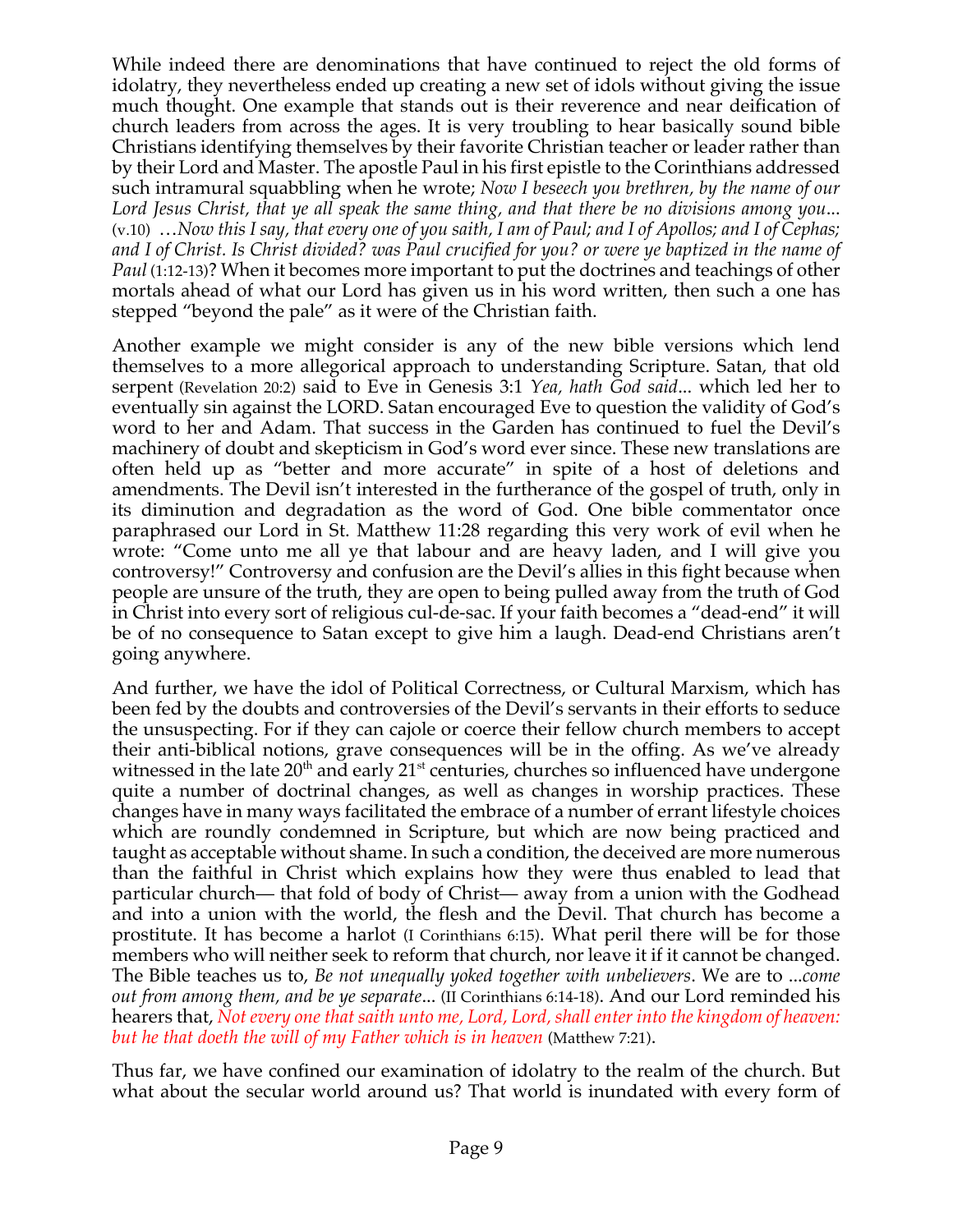depravity and licentiousness. Under the rubric of entertainment— satellite, cable, etc. you cannot help but witness its message and methodology. Simply select any channel you wish to view and there it is. Everything from commercials to movies, from sitcoms to dramas, all have been written to include behaviors and products which are designed to stimulate the viewer's appetite for lustful living. It is therefore not surprising to find people worshiping their favorite sports teams and sports figures. They worship and revere politicians who give lip- service to their wants and these may occasionally throw them a bone in the form of some benefit or program. And let us not omit the way some view their possessions, and especially their money. Our Lord warned that, *No man can serve two masters... you cannot serve God and mammon* (Matthew 6:24). But modern mass man is not reading Scripture. If he attends one of the so-called "mainline" churches he will likely not hear any meaningful exposition of it. And if he attends an evangelical church, all the good preaching in the world will not matter if he does not take to heart what he has heard and then live in accordance with the same.

Idolatry then is the Devil's answer to what the unregenerate desire in a deity. It is an ersatz god which Satan will one day replace with himself. In his way of thinking— which he impresses upon the minds of the unregenerate— Why have a God that cannot be seen when you can have one of your own making and quite visible? (Exodus 32:1-4; Daniel 11:31; Matthew 24:15; Revelation 13:14, 15) Why bother with the King James Bible and its clear language which expresses God's commands when you can adopt one of my versions which will better suit your particular point of view (I Peter 1:15-21)? Why have a set of laws that are so confining and judgmental when you can follow your own path and set your own course (Romans 3:10-12; Jude 11)? Why have a Saviour who is God's only begotten Son when you can be your own saviour and decision-maker (John 3:16-18)? Why have an eschatology that calls for the resurrection of the righteous, and the translation of the saints who will become the exclusive dwellers of God's coming kingdom when you can have all people of all religions equally sharing in a future paradise (I Corinthians 15:20-58; I Thessalonians 4:13-18; Revelation 20:4-6)? Why have a theology which speaks of the end of this present world system when you can simply have a change from one age to another with little or no fuss (II St. Peter 3:1-13)?"

There are many forms of idolatry and all of them are violations of God's sacred law. The First and Second Commandments call on the faithful to hold to the Godhead against all other so-called deities. Therefore, let us live in obedience to the expressed will of God and avoid every form and appearance of evil by rejecting idolatry in all its manifestations. And let us give to our good and gracious God all the glory, laud and honor he rightly deserves in the manner he has commanded.

Let us pray,

GRACIOUS Father, help us, we pray thee, to keep to the true faith and resist the temptation to regard any thing, or any person as being of greater importance than temptation to regard any thing, or any person as being of greater importance than thee, the one true God; for this we ask the name of Christ Jesus our Lord and Saviour. *Amen*.

Have a blessed week, Bryan+

# *People in our Prayers* - http://faithfulcenturionprayerteam.blogspot.com/ **Why? Prayer is an extremely important activity.**

It is not that God knows not our needs, for He surely does. Yet, Jesus commanded us to ask God for those same needs. In addition to the obvious of asking God for help, offering thanksgiving and the like, prayer helps us focus our thoughts on how we might do God's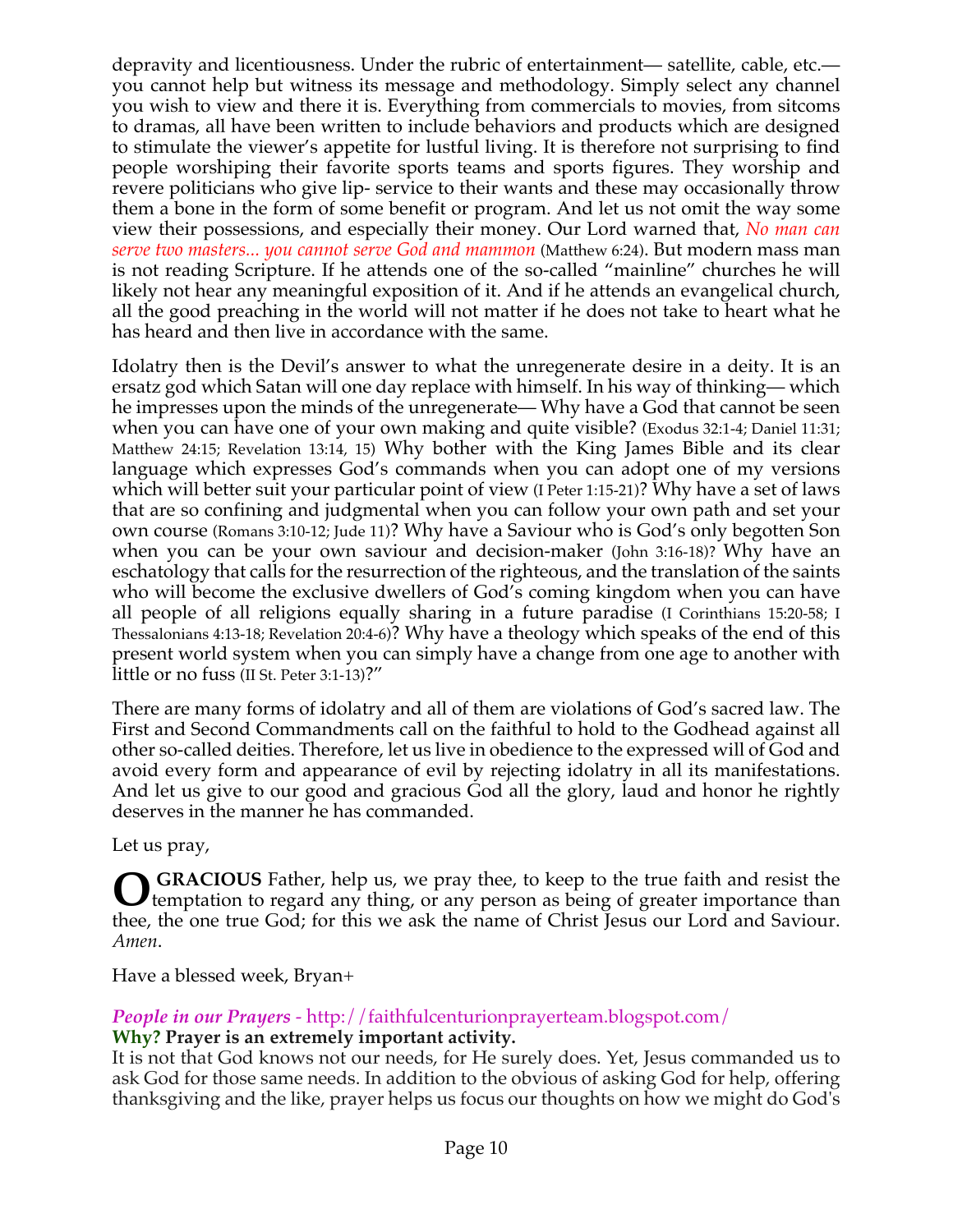work.

The Prayer Team of the Anglican Orthodox Church was established to help our members and fellow Christians pray for those in need and to give thanks as well for the blessings we have been granted.

### **Who can be on the list? Do I have to be a member of the Anglican Orthodox Church to be prayed for?**

No! The only qualification to be on the list is that you want our prayer team to pray for you. We are Christians and are happy to pray for you, no matter who you are. If you want help from God, you are our kind of people.

## **What is the commitment from the prayer team?**

Each member of the team will pray for the desired outcome at last once per day.

# **How do I get myself or someone else on the prayer list?**

You can email one of the prayer team leaders: Jack - jack@faithfulcenturion.org or Dru dru@ faithfulcenturion.org, or call the office at (619) 659-3608 or fill out a prayer card at your church.

## **What should I ask for?**

Depends on what you want. Some people merely want God to be asked to heal their ills and be mentioned by their first name, others want a specific outcome and / or have more of their personal information known to the team. Ask for what you want. It is your desire and need for prayer the team is attempting to meet. For typical examples, see the list below.

# **Updating the Team**

If you are on our prayer list, or if you have submitted a person that you have asked us to pray for, please update one of the team members or Hap in person, by telephone or email. It helps to be able to pray specifically for these individuals including their specific needs; plus if they get better, it is our happy duty to give thanks!

Please note that on the yellow (maybe green or orange if you get an old one) cards at church, you can ask that those to be prayed for have their names disseminated to the prayer team. Those names will be said in church and appear here. Or, you can ask that their names and purpose be kept confidential, then only Hap will know to pray for them.

## *Prayer List Notice – If you have someone on the prayer list and their needs have changed, please let us know. We'd like to update our prayers to reflect the need and most important to give thanks!*

# *Immediate Prayer Please*

*The Southeast of the United States, including Florida, and the many islands of the Caribbean, including our parish in Cuba* have sustained serious damage from the recent tropical storm Irma. Please pray for those in distress. Bishop Roy received this from Rev Eric Manso:

9 September 2017 - There is a lot of destruction here, there are still strong winds and rains and you can not go outside.

Also communication problems and we are without electricity,

We know that God is in control and will not abandon us,

Very good – Eric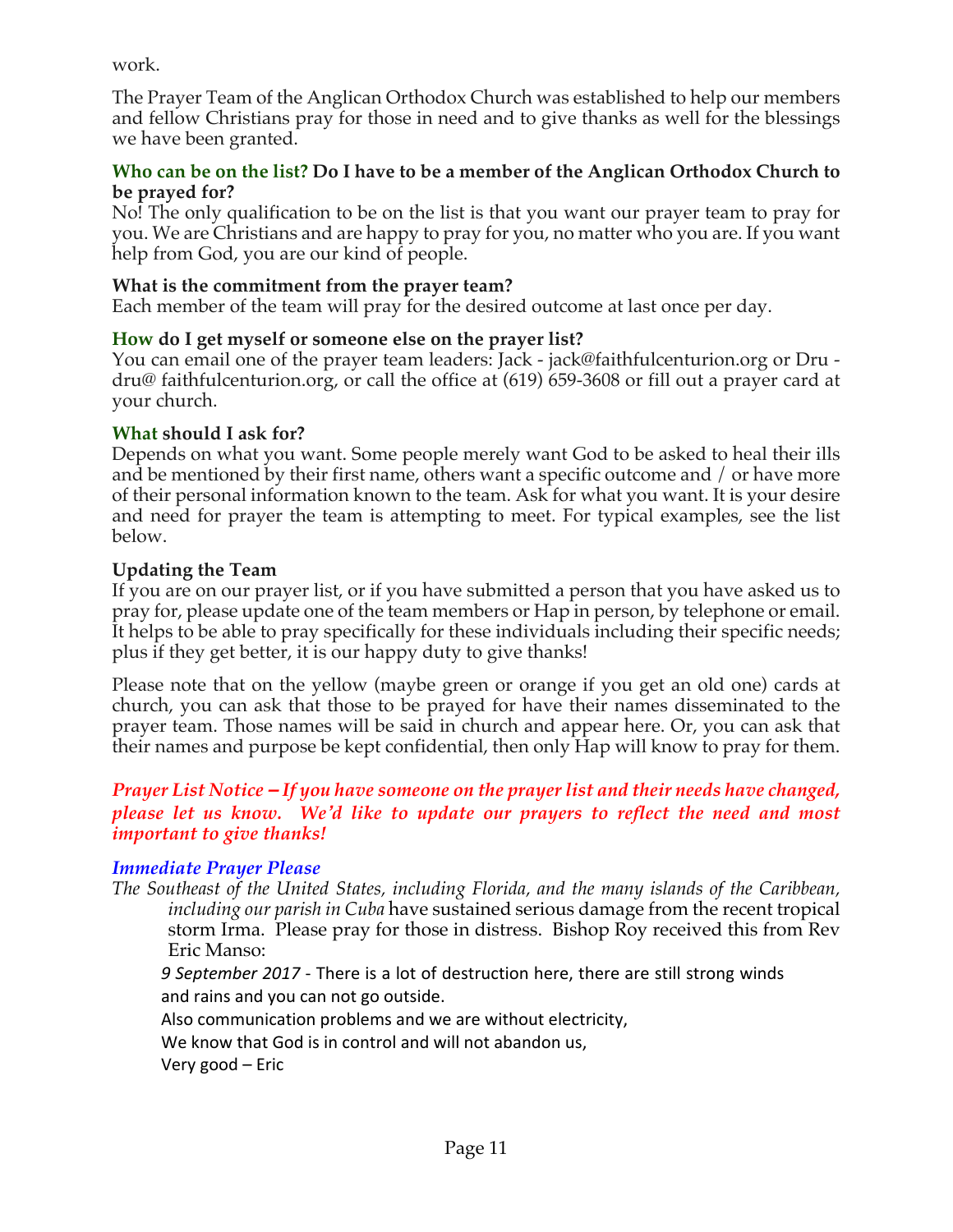10 September 2017 - Brother and it seems that the worst has happened and we are fine, just some breakdowns in the house like leaks of the plate, a door that I must replace because it broke but I will do it little by little according to possibilities. Here we go without water or water, I do not know until when, but we go ahead and in Christian faith,

A hug - Eric

*South Texas and the Gulf Coast of the United States of America* have sustained serious damage from the recent tropical storm Harvey. Please pray for those in distress.

**LORD** God, who hast justly humbled us by thy late visitation of us with hurricane **O** LORD God, who hast justly humbled us by thy late visitation of us with hurricane storm forces and these great floods and has in thy mercy relieved and comforted our souls by this seasonable and blessed change of weather; We praise and glorify thy holy Name for this thy mercy, and will always declare thy loving-kindness from generation to generation; through Jesus Christ our Lord. *Amen.*

- *Jieun* has been through a very difficult time at the hands of people who have hurt her and are out to hurt her further as well as discredit her, she is being kept against her will at the present time. Pray that God will heal her wounds, keep her calm and safe and find a way to release her back to her family, please pray for strength calm and peace for all.
- *Chief Mike Wysocki* finally had heart valve surgery June 2017. He was back in the hospital with a bleeding ulcer, but made it home. Please give thanks for that and pray for the medical team treating Mike that they might pay attention, do their very best and be open to God's guidance. Pray a complete recovery and peace of mind and trust in God for Mike, his lovely wife Wendy and his family.
- *Jim* was in the hospital 18 July 2017, for four days due to fluid around the lungs from Congestive Heart Failure. Please pray the medical team treating Jim might pay attention, do their very best and be open to God's guidance. He is feeling better but this past year has been hard on him physically with four surgeries, starting with back surgery in June 2016, an eye operation in December and then two operations involving his pacemaker in March 2017 and again in May 2017. All these have weakened him but he is getting stronger and now is back in PT to help rebuild his strength. Thanks be to God. Jim and his family thank you for the prayers and request them to continue as the doctors are still working on medication balance to help his heart not to go back into Congestive Heart Failure. Pray for peace of mind and trust in God for Jim and his family.
- *Ron Cole Klages* is a patriotic former Marine who has debilitating blood clots pursuant to cancerous growths on his liver and unknown other places. His doctors will inform of clinical findings on Monday for further treatment. Please pray for the medical team treating Ron that they might pay attention, do their very best and be open to God's guidance.
- *Jill* was on life support; her family members traveled a great distance to see her and returned home safely. Jill's condition improved to critical, but needs your prayers to continue her recovery.
- *Kurt Thomas* is now home after undergoing open heart surgery in Richmond, Virginia as the result of a life threatening bacterial blood infection which settled in his heart and other places. The infection resulted in a hole in his heart. Kurt. They successfully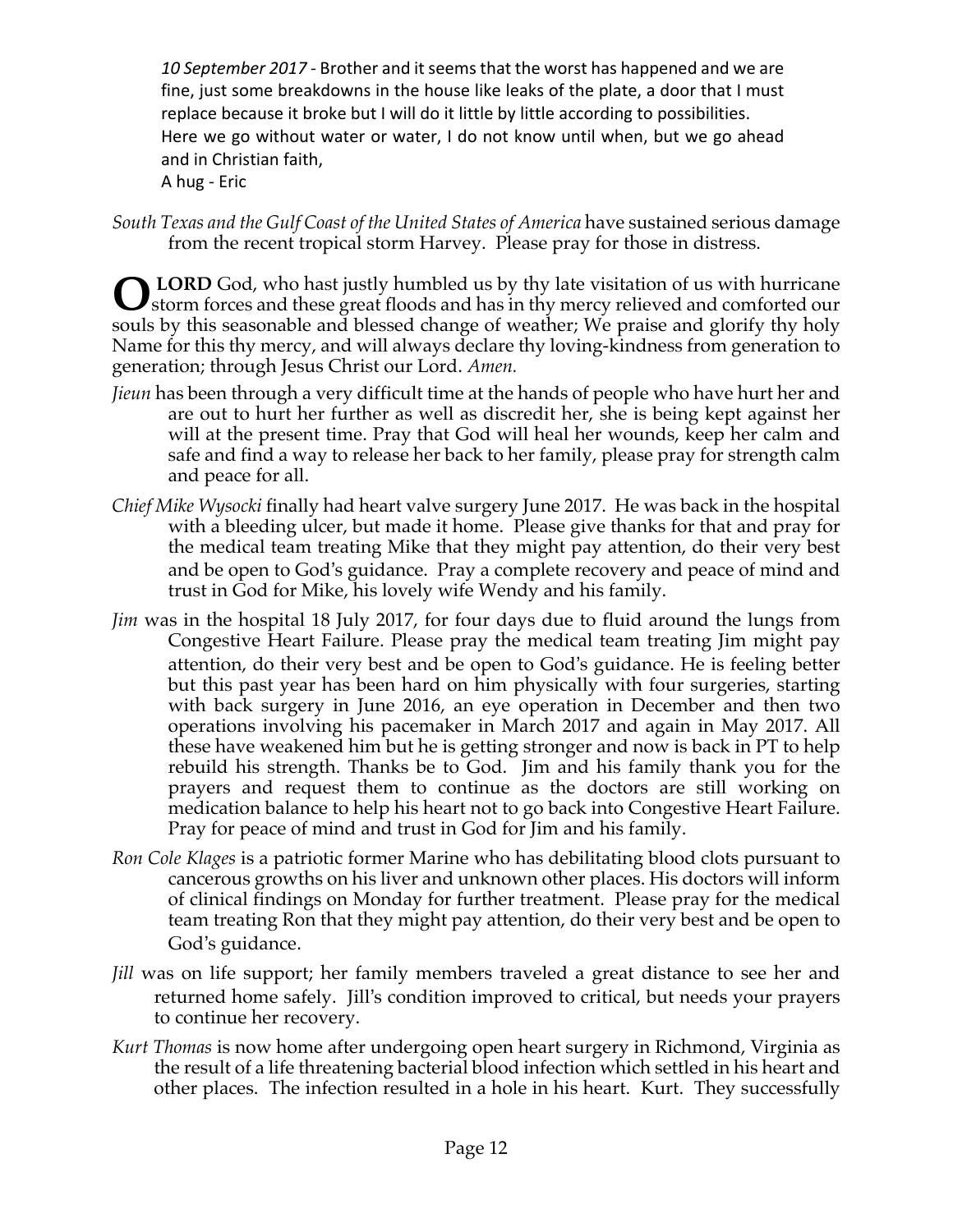replaced about half his heart with donor parts. Kurt had a permanent pacemaker installed on 26 March 2017 and he returned to work the first of June! But, now he is having problems with fluid retention. It is a God given miracle Kurt made it through all this. Please join Kurt and Mary, his family and friends in giving thanks. There is still a long and rocky road ahead; please pray for spiritual and physical strength for Kurt, his wife Mary and their family. Please pray for the medical team treating Kurt that they might pay attention, do their very best and be open to God's guidance. Pray also for Kurt to accept what he cannot do at present and concentrate on what he can do. This is a very foreign situation for this Christian warrior. He needs God's help to adapt and prosper.

- *Cindy,* Bishop Jerry's cousin, may need to undergo brain surgery if medication is not effective. Please pray the Lord will extend a hand of mercy and healing to Cindy.
- *Samson Hendrik* has prostate cancer and his kidneys are not working. Pray our Lord Jesus Christ will be close to him and his family of friends during this illness.

### *Travel*

*Jerry* and *Debbie* are on travel this week to a family reunion.

### *Birthdays*

Shamu celebrated her 50<sup>th</sup> birthday 3 September 2017,

### *Move*

*The Thomas Family* are now in Virginia on what was to be a headquarters tour. Pray for peace of mind for Kurt and for Mary and the kids.

## *Departed*

- *Nancy Yurman* lost her hard fought battle with breast cancer returning home on 2 September 2017. Please give thanks for her time here on earth and for comfort and strength for her husband of many years Al and their family.
- *Rufus Glyn Martin,* good friend of Bishop Jerry and the friend of a multitude, passed away in Dothan, Alabama, the afternoon of 21 August 2017, in the company of his family. Glyn was a veteran of many wars - not only the Korean War, but many hard-fought wars of life. He raised a beautiful family in times when the challenges of society were unfavorable. He made a friend in every place he set his foot. His greatest victory was one which we should all covet - the victory over selfish desires of the heart. He was generous, kind, loving and faithful. His last victory happened in a crowded room at Flowers Hospital where his lively soul was set free from a body plagued by suffering. Now shall, as John Bunyan says, "the trumpets sound for him on the other side." May our Lord and Savior, Jesus Christ, comfort and console his family.
- *Colonel Jon Proehl, USAF Retired,* died in a motorcycle crash Friday 28 July 2017, near Carson City, Nevada. Please give thanks for his time here on earth and pray for comfort for his family and friends, in particular his wife Cari and their two children.

*Nearing the end of their time here on earth*

*Neal* has heart problems and is very weak, he also has COPD, kidney problems, his potassium is too high, he came back from the point of death. He is now home and permanently on oxygen. He is doing well, for that he and his family are grateful and ask your thanksgiving prayers. More importantly, please pray Neal will accept salvation through our Lord and Savior.

*Paul* is in hospice and ready to meet His Lord. Please pray for Paul as he prepares to go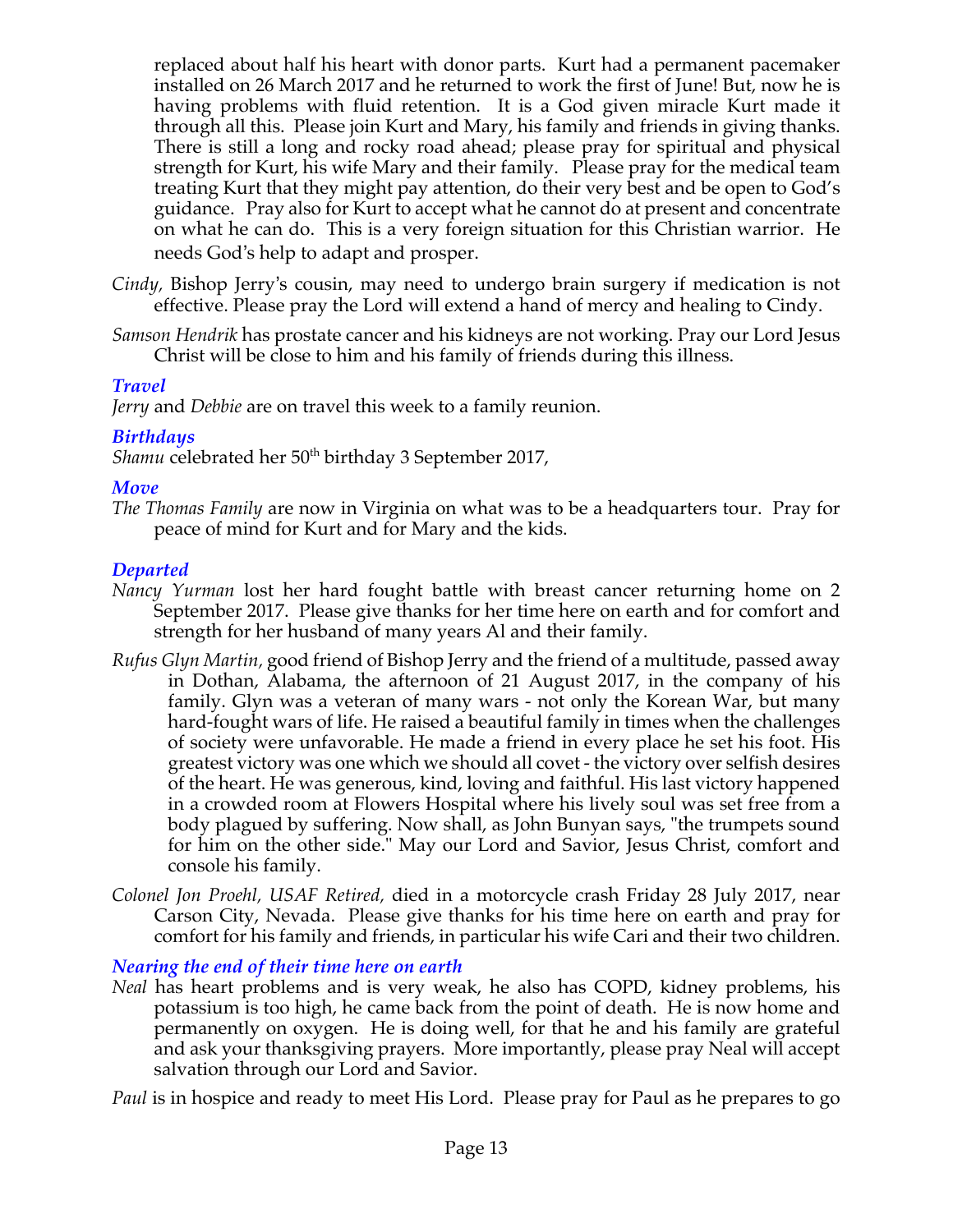home to be with his family who have gone before him. Pray for the faith of his family to build and the transition to be good.

- *Dot* is an elderly woman with liver cancer. Please pray for Dot as she prepares to go home to be with her family who have gone before her. Pray for the faith of her family to build and the transition to be good.
- *Mrs. Tiffany (90)* has chosen to refuse extraordinary care as it will not gain much earthly time. The Tiffanys have been together for a long, long, long time. Pray for Mrs. Tiffany and her husband as together they begin this Journey to be with their Lord.
- *Saundra* is in ICU with congestive heart failure after a heart operation. She is aged and frail. Saundra is near the end of her time here on earth. Please pray for comfort, understanding, strength and guidance for Saundra and her family who will of necessity remain behind. Pray for the love of God to stay foremost in their hearts.
- *Polly* is in hospice care with dementia and spinal stenosis. Please pray for her as she prepares to go home to be with her family who have gone before her. Pray for the faith of her family to build and the transition to be good.

## *In need of a miracle or understanding of God's Plan*

- *Ron* had a Heart Attack, at the hospital he found out he also has Kidney Cancer. He is a man of faith and is in need of prayer for his health and that the Lord will provide strength for his family.
- *Kathy Cox Merritt* has been receiving Chemo and 12 November 2016, had bowel resection surgery and was given a very bad prognosis. Kathy just retired as an RN in Orthopedics at a local hospital; sometimes a little medical knowledge can be dangerous to the patient but she remains positive. Please pray for Kathy's healing and peace and comfort for her and her family, both spiritually and physical
- *Krysti* is off life support and able to talk, please give thanks for the good news. She is still unable to feel her legs. When that comes back she will go to a rehabilitation facility. Krysti has used drugs, has high blood pressure, is diabetic and has organ failure. Her families are with her and will appreciate your prayers.
- *Pat* has metastatic osteosarcoma; there is little that can be done. Please pray for a miraculous remission; that Pat's remaining time here on earth might be good. Help Pat and family put their trust in the Lord and let Him carry their sadness, fear, worry and terror.
- *Amy* has been diagnosed with metastatic melanoma and has cancer all over her body, and in one of her kidneys which are no longer functioning. Amy and her family have asked for prayer to stop the growth and to aid the family financially with the medical bills. At present she has to have surgery every two months to place stents. Pray Jesus will be close to all.
- *Gemma Dillinger* has been treating for breast cancer for over a year now, after surgeries, radiation and chemotherapy, she is reaching the limit of her tolerance with no end in sight. Please pray for her to gain strength and ground on the cancer. Help her to continue with her faith in our Lord, she is not afraid to go home, but wants to make sure it is time. Pray she will be encouraged to not give up until it is her time to go and that her time here on earth with her family will be good.
- *Janet* has had a blood borne cancer for several years. Her faith in the Lord is great and she is ready to be with Him. Pray she will be encouraged to not give up until it is her time to go.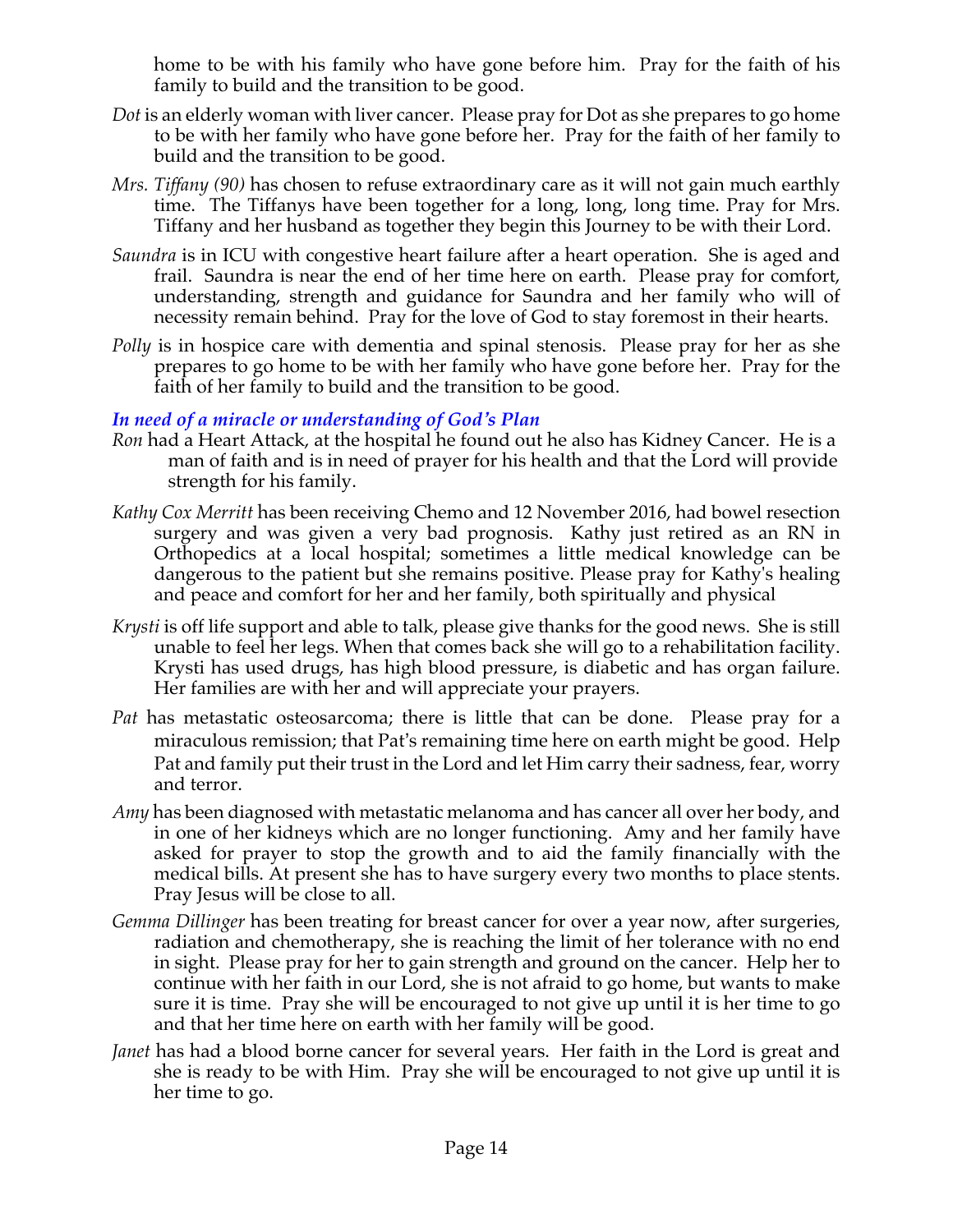- *Holly* has had Colon Cancer, Breast Cancer and now it is in her spine. Please pray for guidance for the medical personnel treating Holly, for a miraculous remission; that Holly's remaining time here on earth might be good. Help Holly and her family put their trust in the Lord and let Him carry their sadness, fear, worry and terror. Pray for strength and courage for Holly.
- *Tim* was on a kidney transplant list and started dialysis and was taken off the transplant list for a heart problem that required stents, while putting in stents a leaking valve was found. A port was put in and something happened and it has to be redone. In several days he will have a valve replaced, after heart surgery and recover he will go back on the transplant list. Please remember him in prayer in the days and weeks ahead. Pray he will put his worry on God's shoulders so he might be at peace and rest. Pray for those treating him that they might pay attention and do their best.
- *Marilyn* has been diagnosed with non-operable pancreatic cancer. Please pray for a miraculous remission; that Marilyn's remaining time here on earth might be good. Help Marilyn and her family put their trust in the Lord and let Him carry their sadness, fear, worry and terror.
- *June* found she has a recurrence of colon cancer, which is now Stage Four, that is it has spread. Please pray for a miraculous remission; that June's remaining time here hon earth might be good. Help June and her family put their trust in the Lord and let Him carry their sadness, fear, worry and terror.
- *Leon McKay* suffered a stroke a few weeks back that has left him unable to speak and while undergoing evaluation the doctors also found he has a very aggressive cancer. Please pray for a miraculous remission; that Leon's remaining time here on earth might be good. Help Leon and his family put their trust in the Lord and let Him carry their worry.
- *Rev. Thomas Brooks* is not improving and being kept alive by artificial machines. Please pray for a miraculous recovery and if that not be God's Will, a rapid passing to home. Help Thomas' family put their trust in the Lord and let Him carry their worry.
- *Ronnie* has kidney cancer that has spread and the surgeons are very concerned. Please pray the medical team to formulate a successful treatment plan and for a miraculous remission; that Ronnie's remaining time here on earth might be good. Help Ronnie and family put their trust in the Lord and let Him carry their worry.
- *Levi* was cancer free for 4 years and just discovered he has kidney cancer. Levi has a great deal of faith and said whether he is healed or God takes him home he will be fine. Please pray for the medical team to pay attention and to their best and for a good outcome. Pray also that Levi and family will be able to put their worry on God's shoulders. In particular, please pray for pain relief; Levi is 22 years old.
- *Ray Daley* is a member of the Royal Canadian Legion and served his country during the Korean War era. Ray is taking chemotherapy treatments for cancer. Meanwhile his son Trevor is in the hospital in a coma and seems to have lost the will to live.
- *Pat* has been under treatment for colon cancer for some time. He has had major complications the last few days and your prayers will be appreciated by family and friends.
- *Dorothy* had pneumonia, on checking her lungs they found tumors which permeated the lung area. Further investigation found a primary site in the colon, with the lung being secondary. It would appear there is no viable treatment at this time. Please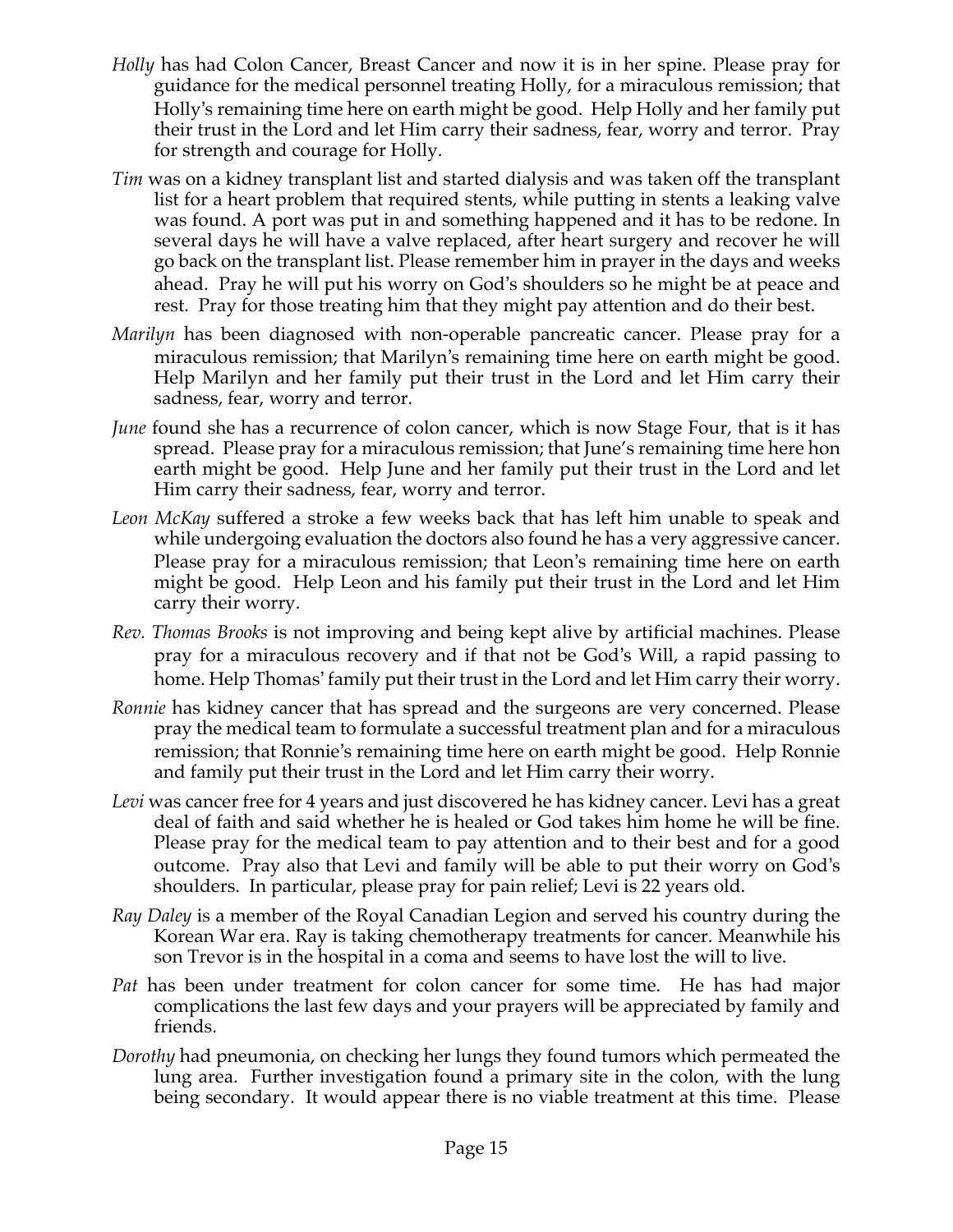pray for a miraculous remission; that her remaining time here on earth might be good. Help Dorothy and her family put their trust in the Lord and let Him carry their worry.

- *Becky* has fourth stage metastasized lung cancer and is not doing well with chemotherapy treatments. Please pray for Becky and her husband as they are together during this difficult time in their lives.
- *Jane* has fourth stage cancer and is not doing well. Please pray for Jane and her family as they are together during this difficult time in their lives.
- *Colleen* has been battling pancreatic cancer over the last year and it has now spread to one of her lungs. Please keep her and her family in your prayers.
- *Christine* has cancer of the colon, which spread to her liver; she is receiving chemotherapy and is having difficulty eating. Please pray for the medical team treating her to pay attention and do their very best; pray also for confidence in our Lord for Christine and her family.

### *Homebound or Infirm*

- *Sarah* had to move to an Assisted Living Home and has found the adjustment very difficult. Please pray she will come to terms with the situation and that her Lord Jesus will be close to her. She recently lost 30 pounds and her eyesight is deteriorating. Pray her appetite will improve and her eyesight will return to normal. Most of all, please pray our Lord Jesus Christ will be close to her at this difficult time.
- *Larry H* has general weakness as the result of extreme fatigue. Larry is now up and about, walking without assistance. The depression is still a part of his life. Due to several chronic illnesses, he will never be able to live on his own. On the other hand, he has been transferred to a facility near his former home so he will be nearer his friends. Larry has difficulty with the lack of what he considers fairness in the Word. Please pray for help for Larry to put his trust in the Lord, relax and build strength and give Pastor Roy guidance on helping him.
- *Laurel Bessessen* (95) has begun to lose her mental abilities to recall people, places and things around her. Her family is no longer able to care for her at home and she is in a skilled care facility. She is the last of that family's generation. Please pray for the mental degradation to stop or for her to leave for home. Pray for her family who do their best to care for her, visiting every day; for her children Cookie, John and Bill, as well as the other members of the family.
- *Judith Clingwall* is afflicted with Multiple Sclerosis (MS). She is currently in Laurel Place, an extended care facility in Surrey, British Columbia. Please pray for remission of the disease so she might return home to her family. Pray also for strength for her husband Martin as he deals with all the problems and stress of Judith's situation.
- *John* has Alzheimer's pray he will call on God to help him as he deals with this.
- *Steve,* brother in law of Paul Martin, appears to have early onset dementia. Steve had teenage children and is very concerned for them. Please pray for the disease to stall or abate and for peace of mind for Steve and his family.
- *James* is on oxygen all the time, this is bothersome to him and terrifying as well. Please pray for James to put his worry, his bother and his terror on the Lord. Pray for strength and guidance for James and his family. They suggest this verse, I am thine, save me, for I have sought thy precepts.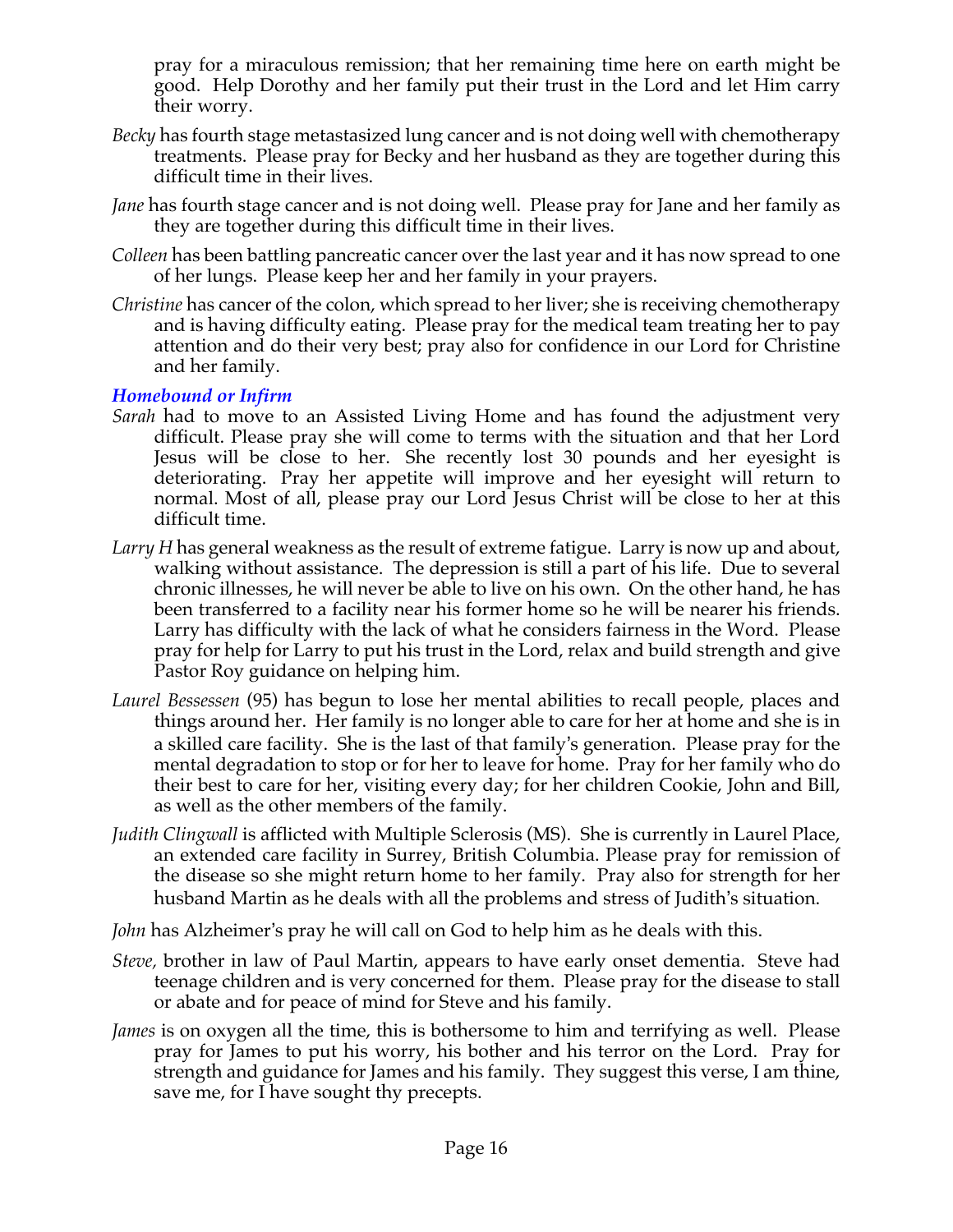- *Joan* has had serious medical problems that have kept her confined. Please pray her health will remain stable.
- *Norma, Sara's* mother is in a state of deteriorating health, both physically and mentally, with both dementia and Alzheimer's She is slowly drifting away, though she still recognizes Sara and prayer gives her a sense of peace. Please pray for both Sara and her mother to put their cares and worries on God's shoulders so they can deal with the many problems involved.

### *Surgery*

- *Maria Carla* is going to the hospital for corrective surgery. Pray our Lord Jesus Christ will be close to her as she has this operation. Pray for her father who will be taking her a long distance for the operation.
- *Bob Apple* is having surgery for a squamous cell carcinoma. Pray the surgical team will be open to guidance, pay close attention and do their very be Pray for peace of mind and trust in God for Bob and his family.
- *Marcia* has had a biopsy of a mass in her breast which indicated a tumor that must be removed. Pray the surgical team will be open to guidance, pay close attention and do their very be Pray for peace of mind and trust in God for Marcia and her family.
- *Edware* is having his fourth back surgery (in the last four years) Please pray for the medical team to pay attention and to their best and for a good outcome. Pray also that Edware and his family will be able to put their worry on God's shoulders.
- *Jeff* has been undergoing surgery, chemo and radiation since October for pancreatitis and Pancreatic cancer. Please pray for the medical team to pay attention and to their best and for a good outcome. Pray also that Jeff, his wife and family will be able to put their worry on God's shoulders.
- *Albert* had a pacemaker installed recently. He will require surgery soon for a leaking heart valve and has just been told he has esophageal cancer. Pray he will turn to God and come to know Him on a more personal basis as the days go by.
- *Mario* has early-diagnosed prostate cancer and had surgery. Pray for complete remission and that Mario and his family will be able to put their worry on God's shoulders.
- *Eddie* has upcoming bladder surgery. Please pray for the surgical team to pay attention and to their best and for a good outcome. Pray also that Eddie and family will be able to put their worry on God's shoulders.

## *Testing and Treatment*

- *Dru Arnold* has a ruptured tendon in her left ankle. She asks that she be guided to the right treatment and the medical team treating her will be open to God's guidance, pay attention and do their very best.
- *April and her husband* ask you prayers for the Lord to guide them and lead them both to the correct medical care; and that the family may receive comfort in the process.
- *Michael Moriarty* has been diagnosed with upper duodenal cancer which is the upper section of the small intestine. It is fairly rare and they have not decided how to treat him. Pray with Michael, his family and friends that the medical insurance people will fulfill their obligations and the physicians treating him will be guided in their assessment and treatment plan, for a full and speedy recovery to good health and for continued trust in the Lord for Michael, his family and friends in this worrisome time.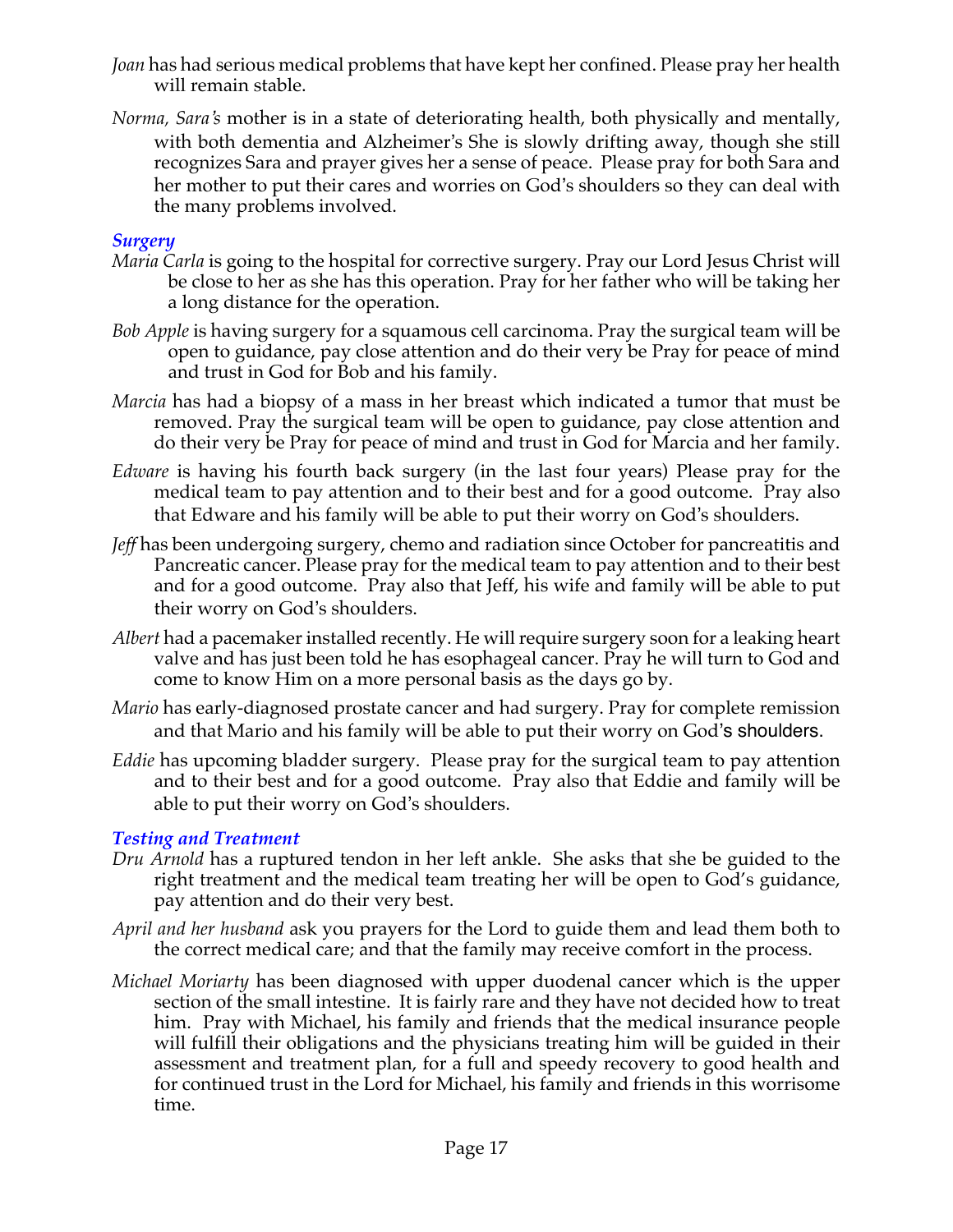- *Chloe Mayo*, granddaughter of Justice Roy and Kayla Moore, good friends of Bishop Jerry, suffered a serious kidney attack possibly resulting from strep. Pray her family and friends the physicians treating her will be guided in their assessment and treatment plan, for a full and speedy recovery to good health and for continued trust in the Lord for Chloe, her family and friends in this worrisome time.
- *Josh* has two little children and just discovered he has a rare form of Cancer. Please keep him and his family in your prayers in the days ahead.
- *Ross* an elderly gentleman has been diagnosed with Leukemia. Ross has had good health until now, your prayers at this time will be appreciated by his family and friends.
- *Carman* was just diagnosed with breast cancer. Pray for her family as they continue to help her get the proper care. Pray with Carman, her family and friends that the physicians treating her will be guided in their assessment and treatment plan, for a full and speedy recovery to good health and for continued trust in the Lord for Carman, her family and friends in this worrisome time.
- *Kathie Lynn Holter* sister of Rev Phil Ternahan, was just diagnosed with Stage Four lung cancer (never smoked) which spread to the brain. She was operated on 26 June 2016. Please pray with Kathie, her family and friends that the physicians treating her will be guided in their assessment and treatment plan, for a full and speedy recovery to good health and for continued trust in the Lord for Kathie, her family and friends in this worrisome time.
- *Tina* just found out she has cancer on her left kidney. Please pray for guidance for the people treating her and for trust in our Lord for Tina and her family.
- *Martha* is now home after testing and she does not have cancer, but she does have bad kidneys and is adjusting and getting ideas to work with that. Please pray for guidance for the people treating her and for trust in our Lord for her.
- *Spencer* has been diagnosed with Autism. Please pray for guidance for the people treating him and for trust in our Lord for him and his mother Lorna.
- *Jane* has Multiple Myeloma and is set for back surgery on Monday 9 May2016. Please pray with Jane, her family and friends the physicians treating her will be guided in their assessment and treatment plan, for a full and speedy recovery to good health and for continued trust in the Lord for Jane, her family and friends in this worrisome time.
- *Michael* has cancer of the blood and is starting chemotherapy. Please pray for the physicians treating him to be guided in their assessment and treatment plan, for a full and speedy recovery to good health and for trust in the Lord for Michael.
- *Clay* has a large gallstone; he is in poor health and not currently a surgical candidate. Please pray for the physicians treating him to be guided in their assessment and treatment plan, for a full and speedy recovery to good health and for trust in the Lord for Clay.
- *Jim Sevier* has been in the hospital for heart related troubles. Please pray with Jim and his family the physicians treating him will be guided in their assessment and treatment plan, for a full and speedy recovery to good health and for trust in the Lord for Jim and his family in this worrisome time.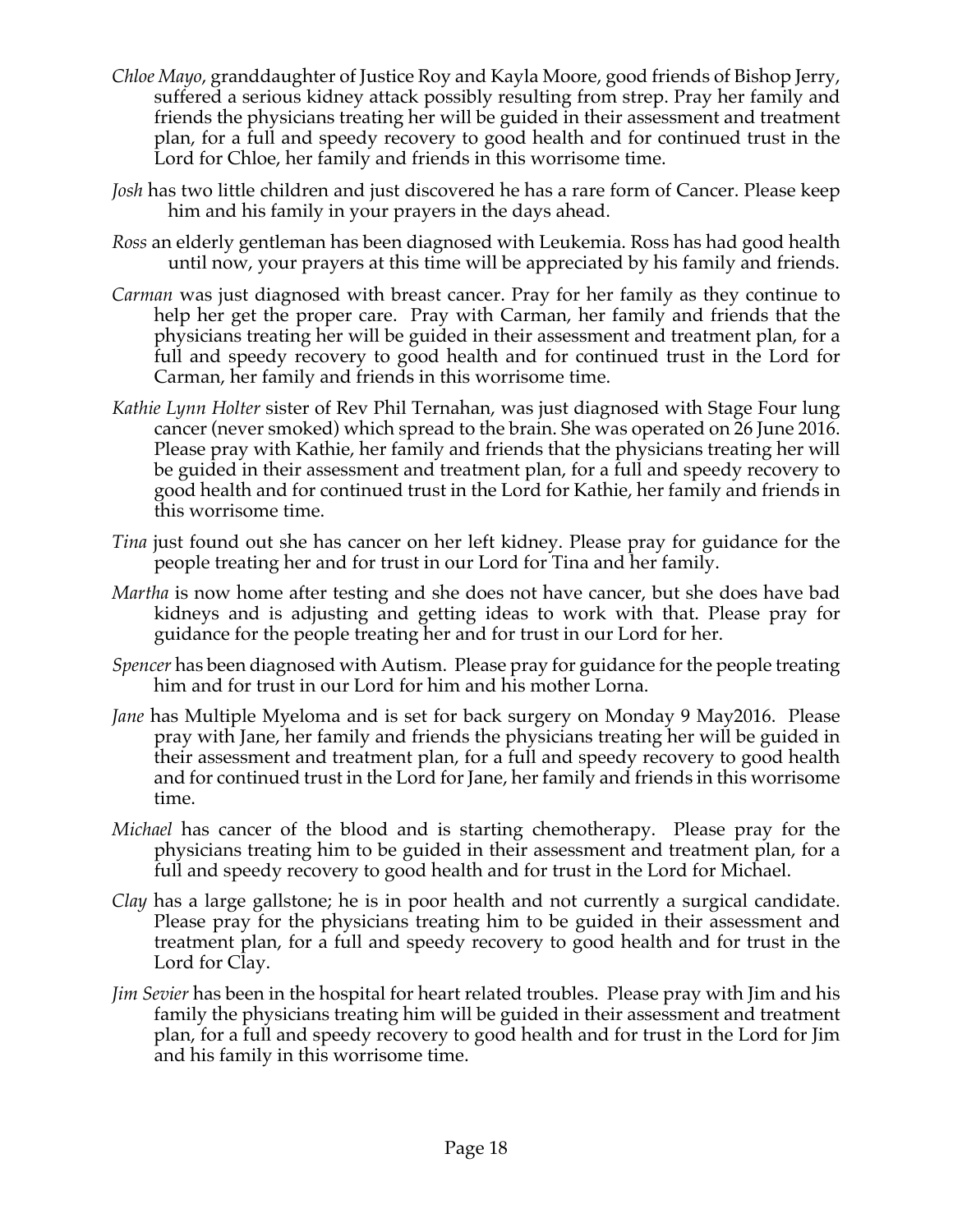- *Claude* has been falling and he does not know why. Pray doctors will discover what the problem is and he can continue without any more difficulties.
- *Gretchen* has been diagnosed with severe osteoporosis and is now being treated with exercise, nutrition and vitamins. Please pray with Gretchen and her family the physicians treating her will be guided in their assessment and treatment plan, for a full and speedy recovery to good health and for trust in the Lord for Gretchen and her family in this worrisome time.
- *Pete* has not been well and is back in the hospital with another stroke. Please pray for the physicians treating him to be guided in their assessment and treatment plan, for a full and speedy recovery to good health and for trust in the Lord for Pete and his family in this worrisome time.
- *Kamil* has heart problems and they are trying to stabilize his medication, now he been admitted to the hospital because of breathing problems. Please pray for the physicians treating him to be guided in their assessment and treatment plan, for a full and speedy recovery to good health and for trust in the Lord for Kamil and his family in this worrisome time.
- *Mary Lee* has bleeding into her stomach and they cannot find the sources. Mary Lee is in CCU and her husband *Maurice* is not eating until she returns home for is so upset. Please pray for the physicians treating her to be guided in their assessment and treatment plan, for a full and speedy recovery to good health and for trust in the Lord for her, Maurice, as well as the rest of the family in this worrisome time.
- *Glenn Porter, MAJ USMC Retired,* has Interstitial Pulmonary Fibrosis, which causes him to be unable to get enough oxygen into his system without supplemental oxygen all the time. The only real treatment is a lung transplant, without a transplant he has between two to five years here on earth. Please pray for him to continue in his faith and for a set of lungs to become available.
- *Pat* has an aneurism of the brain, pray she will make the right decision on how to treat this problem and it will be healed.
- *Dan* is very sick with cancer and is starting an experimental treatment. This treatment will take Dan away from their family business and put even more stress on him and his family. Please pray for Dan's wife who is meeting with Steve who plans to keep the family business going while Dan is ill. Pray for Steve as he has many new responsibilities.
- *Timothy* has brain cancer. He had surgery and is waiting for the pathology report to find out what kind of chemo he will need. Please pray for continued guidance for the medical team treating Timothy and patience and trust in God for Timothy and his family. Pray also for a full recovery for Timothy.
- *Helen* was admitted from her doctor's office 15 July 2015, as the result of a blood test, to the University of Pennsylvania Hospital with an extremely high white blood count. She and her husband are very active in the ministry of their church and are asking for believers to pray for them and their family, as they are facing very serious problems in the days to come. Please pray for guidance for the medical team and patience and trust in God for Helen and her family. Pray also for a full recovery for her.
- *Elma* has been suffering with headaches for a long time. Doctors have not been able to discover the reason for them. Pray for strength, courage and understanding for Elma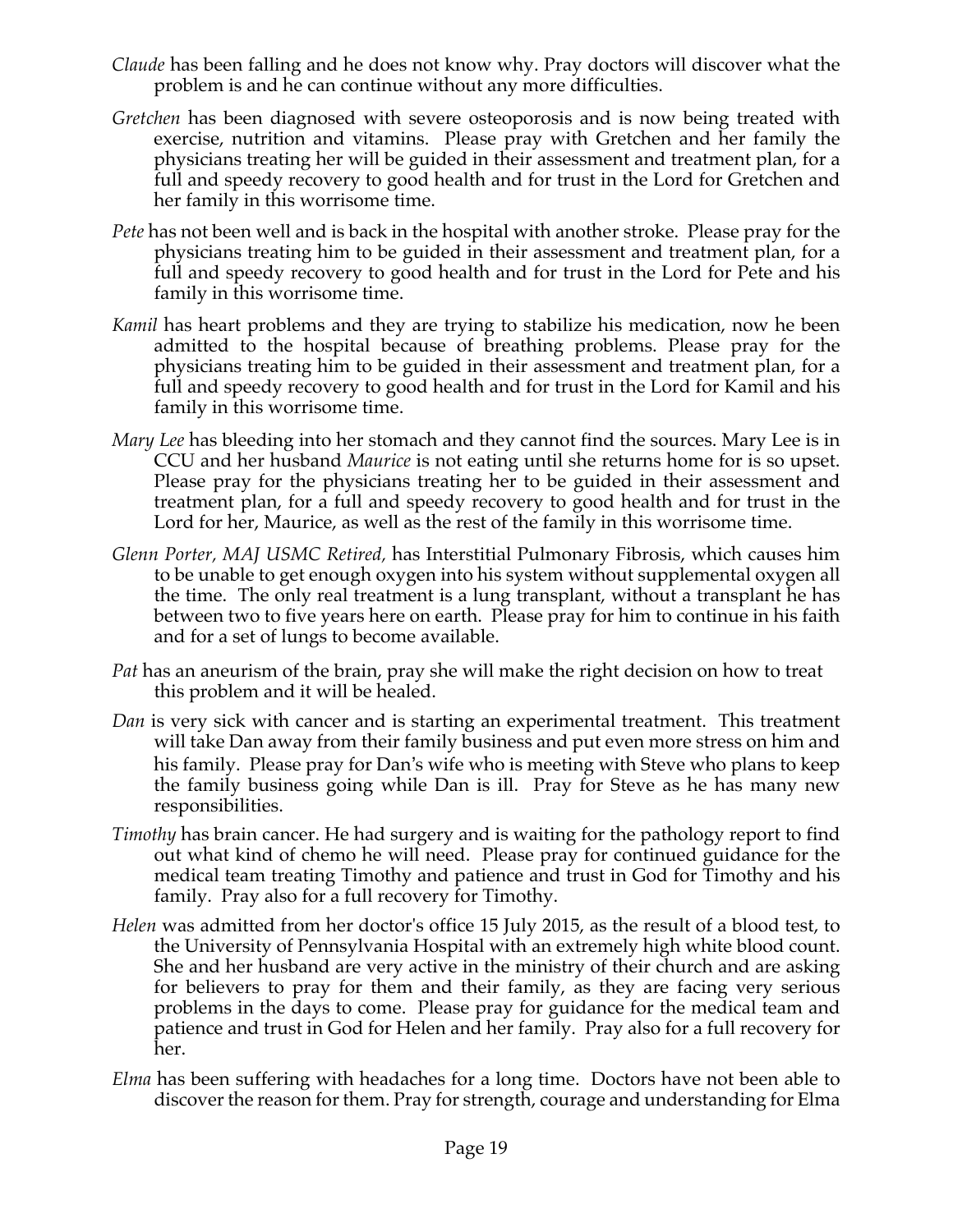and her family; as well as for God's guidance for the medical people caring for her that they might find the best treatment method to banish the headaches completely.

- *Barbara Apple* is bedridden after a fall which left her with two paralyzed limbs. She continues to experience pain in the effected limbs and will be totally bed bound for the remainder of her life. Your continuing prayers for her are appreciated and are great comfort to her. Please pray for Barbara to put her trust in the Lord, look to Him for strength and for her to gain energy so she does not lose the mobility she has; pray for a miraculous full and rapid recovery. Also, please continue to pray for her husband Bob who is taking care of her that he be comforted and strengthened in this time of stress.
- *Deborah* has had a stroke, she is doing much better and out of the hospital. She has a problem with anemia and is taking supplements for that. Pray our Lord will be close to her and her family. Pray for strength, courage and understanding for Deborah and her family; as well as for God's guidance for the medical people caring for her that they might find the best treatment method to allow her to heal completely.
- *Rev. Steve Boardman* has been diagnosed with stage 3 cancer. Pray that Jesus will be close and comfort his family and members of his congregation*.*
- *Hang So Ryu* has cancer. Please pray for medical team contemplating and evaluating the treatment that they might be guided to the correct choice and do their very best. Pray also for peace of mind and trust in God for him and his family, as well as physical strength.
- *Olivia,* age 7, has been diagnosed with Stage 3 Lymphoma. The prognosis is good at this time, please pray for medical team contemplating and evaluating the treatment that they might be guided to the correct choice and do their very best. Pray also for peace of mind and trust in God for Olivia and her family, as well as physical strength.
- *Paul* has been hospitalized recently several times because of persistent high fevers. He is being tested and checked by physicians and seems to have a slight scoliosis, a node and Schuermann's disease. Please pray it will be discovered how to treat these problems and healing will begin so he will be inspired to continue his education.
- *Carol Anne* needs God's comfort and healthy test results as she is anxiously undergoing tests related to previous hysterectomy and experiencing symptoms in the surrounding area.
- *Rick* has heart problems. Please pray for guidance for the medical people treating him that they might pay attention, do their very best and make the right recommendations regarding treatment. Pray for help for Rick and his wife Wanda to keep their trust in the Lord and let Him carry their worry.
- *Stacy* has Multiple Sclerosis and was hospitalized for what turned out to be food poisoning. Pray for trust in God for Stacy and Chris as they deal with Stacy's illness.
- *Faye* is in the hospital because she is weak has been receiving blood transfusions. Pray for strength, courage and understanding for Faye and her family; as well as for God's guidance for the medical people treating her that they might find the best course of treatment and allow Faye to heal completely.
- *Tom* has heart and kidney problems. Pray for strength, courage and understanding for Tom and his family; as well as for God's guidance for the medical people treating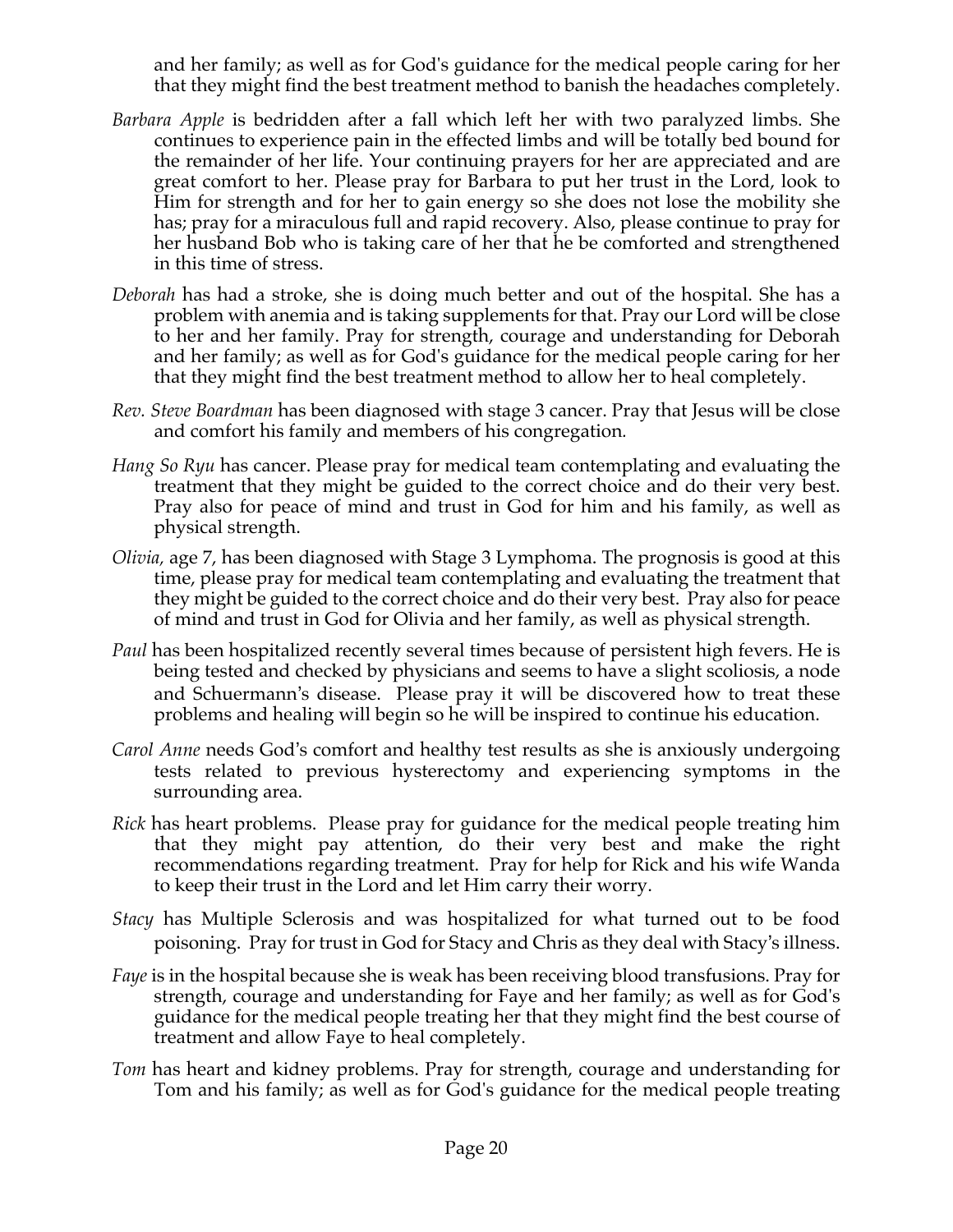him that they might find the best course of treatment and allow Tom to heal completely.

- *Harold* is having surgery on 30 September 2016 to repair a hole in his aorta bleeding into the abdomen which caused stroke like symptoms.
- *Joe* has had a preliminary ALS diagnosis. Pray the final diagnosis will something that will allow him to continue taking care of his devoted young family. Pray for strength, courage and understanding for Joe and his family; as well as for God's guidance for the medical people treating him that they might find the best course of treatment.
- *Preston* is reacting poorly to recent neck surgery and now has problems with his liver count; Physicians feel that dialysis will help. There may be a blockage in the bowel and an operation might be necessary. Please pray for the medical team to pay attention and to their best to determine how to help Preston and for a good outcome. Pray also that Preston and family will be able to put their worry on God's shoulders while Preston does his best to facilitate a return to good health.
- *Erica* has a non-malignant Brain Tumor which cannot be surgically removed due to the size and location. They are going to attempt chemotherapy. Please pray for peace of mind and trust in the Lord for Erica, as well as for her family, and for God's guidance for the medical people treating her that they might find the best course of treatment.
- *Brenda* is in the hospital because of bleeding on her brain. Please pray for peace of mind and trust in the Lord for Brenda, as well as for her family, and for God's guidance for the medical people treating her that they might find the best course of treatment.
- *Mackenzie* is a young girl with leukemia. Please pray for peace of mind and trust in the Lord for Mackenzie, as well as for her family, and for God's guidance for the medical people treating her that they might find the best course of treatment.
- *Mack* has had diabetes most of his adult life. Circulation in his legs is very bad and doctors are considering amputation. Please pray his medication will help and he will not face amputation. Please pray for peace of mind and trust in the Lord for Mack and for God's guidance for the medical people treating him that they might find the best course of treatment.
- *Michael* has been diagnosed with lung cancer recently after making it through gastro intestinal cancer last year. Please pray for peace of mind and trust in the Lord for Michael and his wife Gayle; as well as for God's guidance for the medical people treating him that they might find the best course of treatment.
- *Adriano* is in the hospital due to high sugar and high blood pressure. He is very weak and will appreciate your prayers.
- *Heather* recently found out she has cancer. Please pray for peace of mind for her and for the medical team treating her will be guided to the right solution.
- *Jim* has had an aneurism and blood clots. Pray that healing will come.
- *Georgia* has liver and pancreatic cancer. The doctors are evaluating whether to do surgery and how to tackle the disease. Georgia is a faithful Christian and appreciates your prayers. Pray for God's guidance for the medical people treating her that they might find out the source of the problem and best course of treatment. Pray also for peace of mind and trust in God for Georgia and her family.
- *Lana's* doctor found something on her lymph nodes and ovaries. Pray for God's guidance for the medical people treating her that they might find out the source of the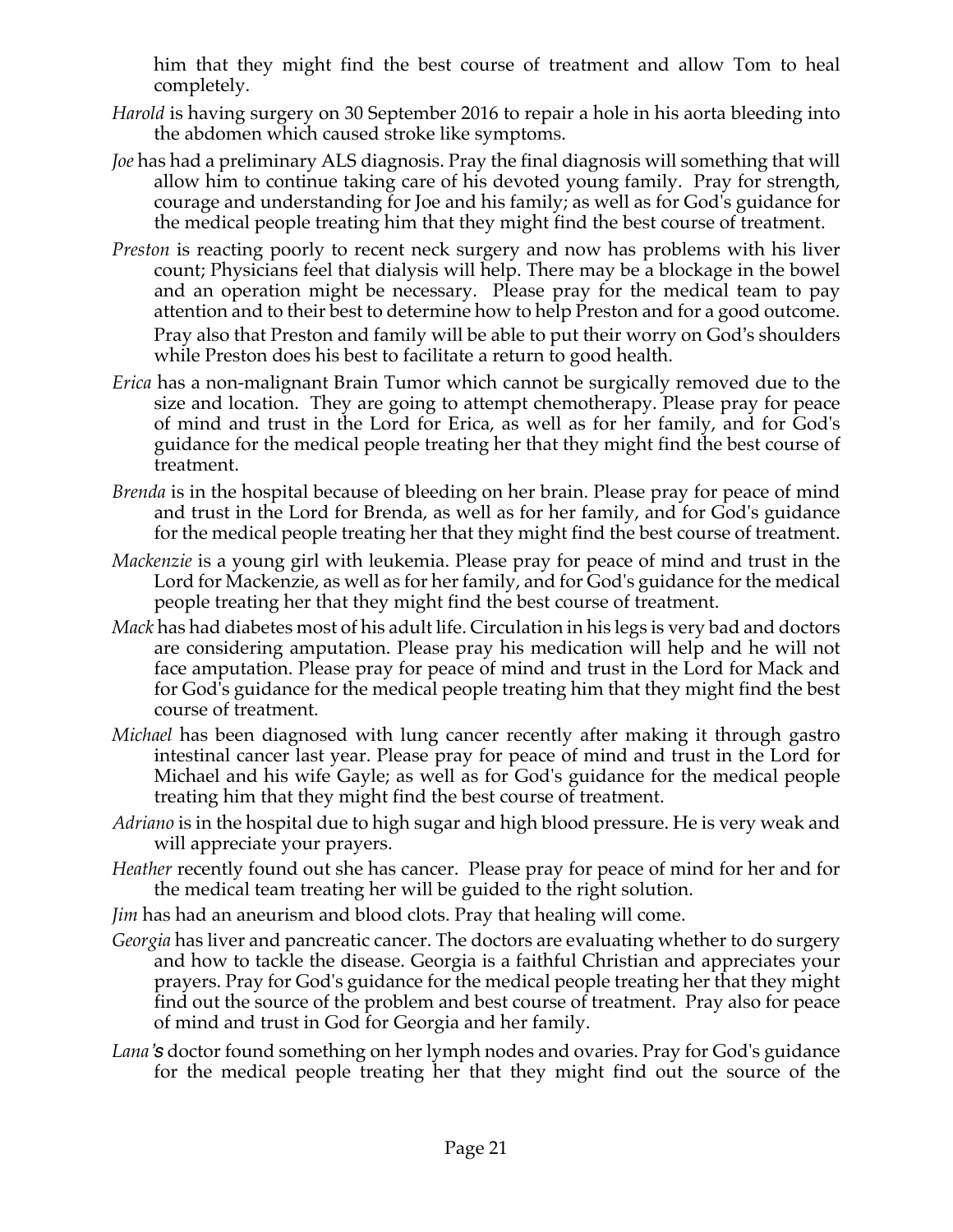problem and best course of treatment. Pray also for peace of mind and trust in God for Lana and her family.

# *Healing*

- *Vladia* had a right knee replacement which went well, but since the operation she is experiencing very painful side effects from medicine, very low hemoglobin and also back problems. She has been transferred back to the hospital to help correct these problems. Please pray the doctors will seek God's Wisdom and come up with a plan to help her get back on her feet and have some normalcy in her life.
- *Jim Thornell (Jet)* recovered from the five stomach ulcers, then was found to have bowel cancer, that was removed and he was doing pretty well all things considered. They just found another tumor and have changed his chemotherapy at the City of Hope. He remains on the same schedule as his wife Mary; he is still dealing with blocked coronary arteries and taking care of Mary. Jim is doing considerably better with the side effects of the chemotherapy. Please pray for remission of the cancer, for tolerance of the chemotherapy and give thanks for the strength, guidance and peace of mind our Lord gives Jet and his wife Mary, as well as daughter Janice and son Jimmy, through these difficult times.
- *Madisun Hanks* (14) has Tourette's Syndrome and suffers from horrible migraine headaches. There are various very high risk treatments which provide some relief. None of them are close and none are easy. Madisun is truly one of the most inspiring young ladies we have ever come across, her attitude and actions are almost unbelievable. No one should have to go through what she does, but she makes it through and performs incredibly when others just get by. Please pray for Madisun, her mom Hilda who guides her through all this and those treating her.
- *Linda* has a melanoma just forming and she needs to have it removed. She has had severe medical problems the last 15 years and needs help coping. Pray for all of her family at this time as new problems have come to light.
- *Chris Hill* (close friend of Jon Weston) suffered a brain aneurysm and needs your prayers. He came out of a coma he had been in since the week before Christmas 2016. He is now in a stepdown facility. Every day is a new day to him; his memory seems to have been damaged to a point where it is not recovering so far. Pray for the doctors, nurses and technicians treating him to pay attention, to be open to God's guidance and do their very best. Pray for trust in our Lord and peace of mind for Chris and his family.
- *Rev Bill* had a stroke. Pray he will stay comfortable and Jesus will be close by, please pray for a full and rapid recovery.
- *Dennis* will begin chemotherapy for an active cancer spot on his spine on 17 September 2015. Please pray for a good result and tolerance of the treatment for him.
- *Vickie* has been bothered with Migraines and all that go with the headaches. Please pray for relief from the pain for Vickie.
- *Jon* has Stage 4 mantle cell lymphoma. There is good news in that he is in remission; however the chemotherapy is producing neuropathy in his legs so it is a challenge for him to get around. Please pray that he will be as comfortable as possible; he has been a Marathoner runner so this is especially difficult.
- *Amy* has melanoma in her lungs, liver and kidneys; they have found a treatment for her that has a high success rate however the side effects are debilitating. Please pray she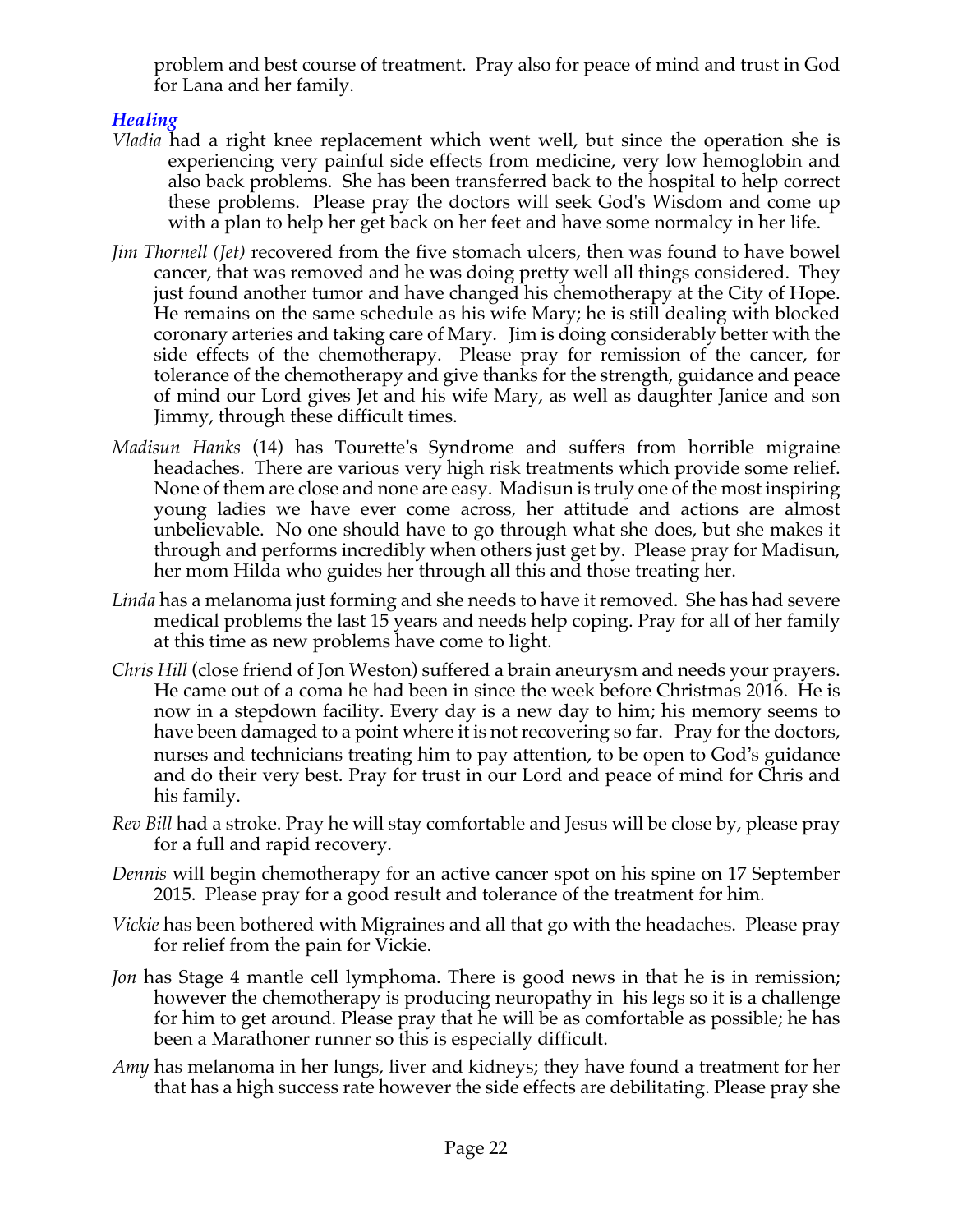will be able to tolerate the side effects and the treatment is successful. Amy has full trust in the Lord, but would still appreciate your prayers.

- Liz had a massive stroke at age thirty-seven. The prognosis is good but she has a long road ahead. Please pray for guidance for those treating her, for trust in our Lord for Liz and her family, for healing.
- *Ebick* is suffering from a severe ulcer but the Doctors cannot give her the proper dosage of the medicine due to her six month pregnancy. Please pray doctors will find an alternative avenue for treatment or that God will provide.
- *Stan* is going through chemotherapy and radiation treatments for cancer. He is elderly and the treatments are tiring him. Please pray for his wife *Marvelene* as they do this together.
- *Donald* is in the hospital and had his leg amputated on 14 April 2014. Pray he will adjust and healing will begin.
- *David* has many concussions and unable to go to school, read books, watch TV and has headaches and migraines. He has trouble sleeping and his family will appreciate your prayers for this 10 year old young man.
- *Gladys* has breast cancer and has had a lumpectomy. She needs to take a year off of her work to have chemo treatments.
- *Alwin Jack* has had a stroke and recently has had a relapse. Please pray for those who treat Alwin that they might choose the best possible treatment and pray for peace of mind for Alwin during the recovery phase.
- *Carolyn* has Multiple Sclerosis with complications. Pray Carolyn and her children will be close to our Lord Jesus Christ as they and family members help to ease the problems.
- *Bill* had malignant growth removed from a lip last month and seems to be experiencing a re-growth of the cancer. He asks your prayer for the medical team treating him and for peace of mind for himself.
- *Hank* has osteoporosis, which has caused him a great deal of pain and inconvenience in the past few years. Pray for his healing and that his medical bills will be met.
- *Evelyn is* an elderly woman who has had problems with her eyes and is now blind. It appears some sight will return shortly, pray for that to happen!
- *Joanne* has begun kidney dialysis as a result of kidney failure due to extensive chemotherapy. Additionally she cares for an adopted drug addicted baby who is now nine years old. Please pray for her to keep her faith, to let the Lord carry her worry and concern and to give her strength. Pray also for those treating her that they might pay attention and do their best.
- *Bud and his wife* for their continued welfare and enthusiasm. Bud has been advised of an aneurism in his heart of a size not mandating immediate surgery. This comes at a time when he has sole care of his wife who recently broke two vertebrae and thereafter sustained pneumonia.
- *Dester* is suffering from unknown skin and diseases. Please guide the medical team treating him to find out what the problem is and cure it. Pray also for Dester to trust in the Lord.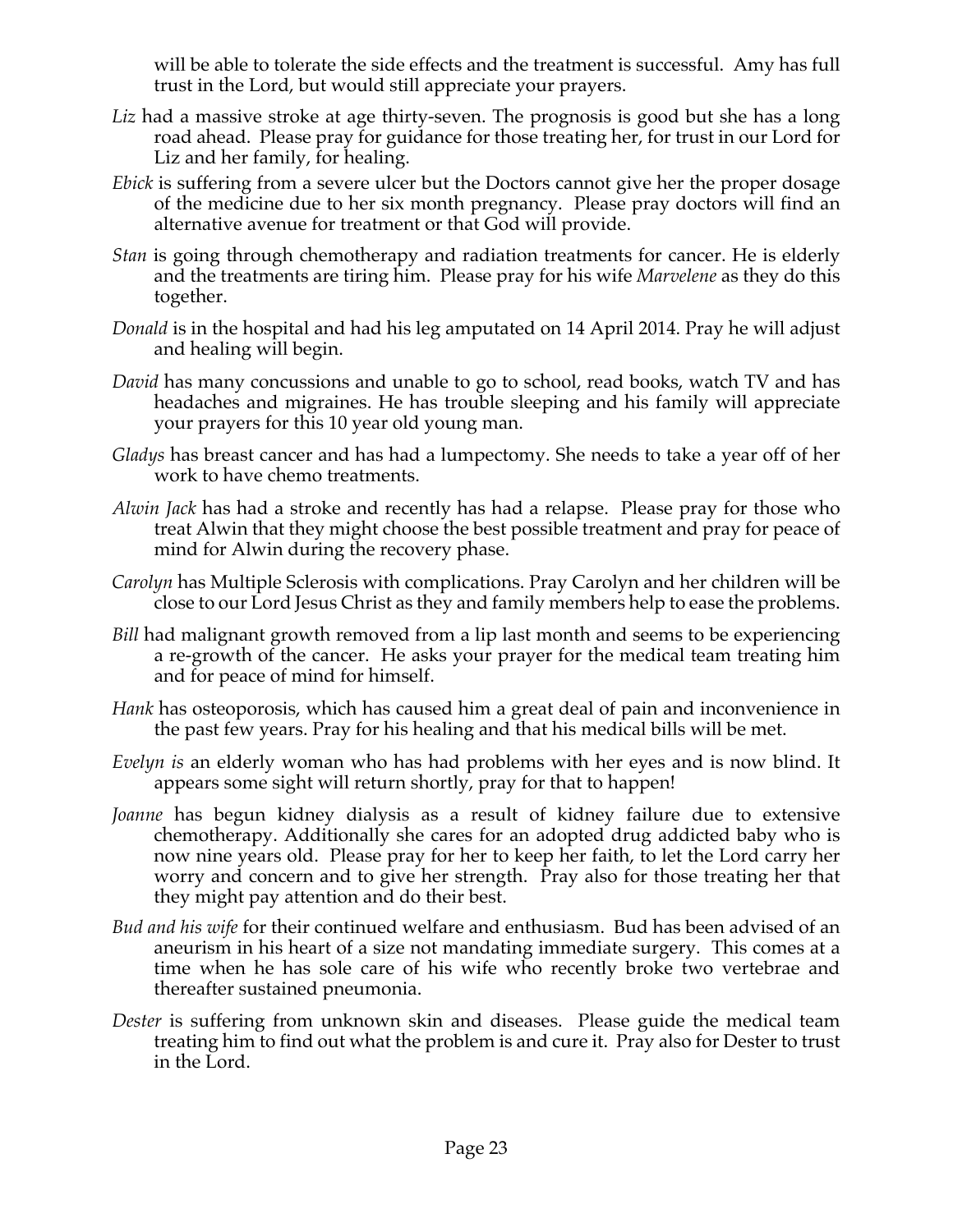- *Lee* has Arterial Fibrillation, she is doing much better and she and her family thank you for your prayers. Her pain level is high and some medications have bad side effects. Please continue her in Prayer in the weeks ahead as she heals.
- *Nell* recently adopted two children and has just been diagnosed with multiple myeloma.
- *Mary Lou* has been suffering with seizures. She was in the hospital with a 24 hour monitor and is being sent home from the hospital with two medications and orders to return in 2 months for another MRI to review whatever is going on in her brain. Please pray for guidance for the medical people treating her, as well as peace of mind and trust in God for her and her family.
- *Kathleen* has spent the last two weeks in the hospital. She has been diagnosed with colitis, shingles and possibly colon cancer. Pray she will be comfortable and begin to heal.
- *Rachel* has Mitochondrial Myopathy. This is a hereditary disease of the muscles and they do not have a cure for it. Part of her pain is her family does not believe she is indeed ill, as she appears to be just fine. Please pray her family will learn the truth and be supportive of her; pray also the medical people treating her will find the right measures to minimize the disease. Most particularly pray for Rachel's trust in God.
- *Nicolas* is in the hospital with serious symptoms of a heart disorder. Please pray for peace of mind for him and guidance for the medical team looking for the cause and cure.
- *Juanita* is a young girl who was in a coma because of a blood disease. She has not come out and is gaining strength. They are awaiting results from blood samples. Her family thanks you for your prayers and asks that you continue.
- *Lauralee Meade* underwent a lumpectomy on Friday after Thanksgiving. A further anomaly has been discovered and she had additional preventative radiation treatment. Please pray for a complete remission of the cancer. Pray also Lauralee will maintain her great attitude and trust in God.
- *Kay Denton* (Mrs. Kay) was able to get a hip replacement in spite of her heart and kidney problems and is recovering remarkably! Please give thanks for this great event and result! Please pray for continued peace of mind for Mrs. Kay and her family. Give thanks for her trust in the Lord and her positive attitude.

## *Healing and Patience*

- *Kym* (43) has various hip problems which seems to be related to osteoarthritis. And, her mother *Ruth* is in the early stages of dementia. Pray for guidance for those treating both of them, as well as patience and trust in the Lord for both of them.
- *Christopher* has had problems with his leg for some time. Now he has to have it casted and it will stay that way for what to him seems an interminable time. Pray for patience and peace of mind for this young man who has much he wants to do.
- *James* for the Lord's healing of health issues and give a remedy for many personal challenges at the moment.

## *Thanksgiving and Continued Healing*

- *Chief Mike Wysocki* had heart valve surgery in June 2017. Pray a complete recovery and peace of mind and trust in God for Mike, his lovely wife Wendy and his family.
- *John Young* had three way heart bypass surgery on Thursday, 23 March 2017, in Alabama, which was apparently successful. Please join the Young family in thanksgiving for the good result and pray for a complete recovery and return to flight status for John.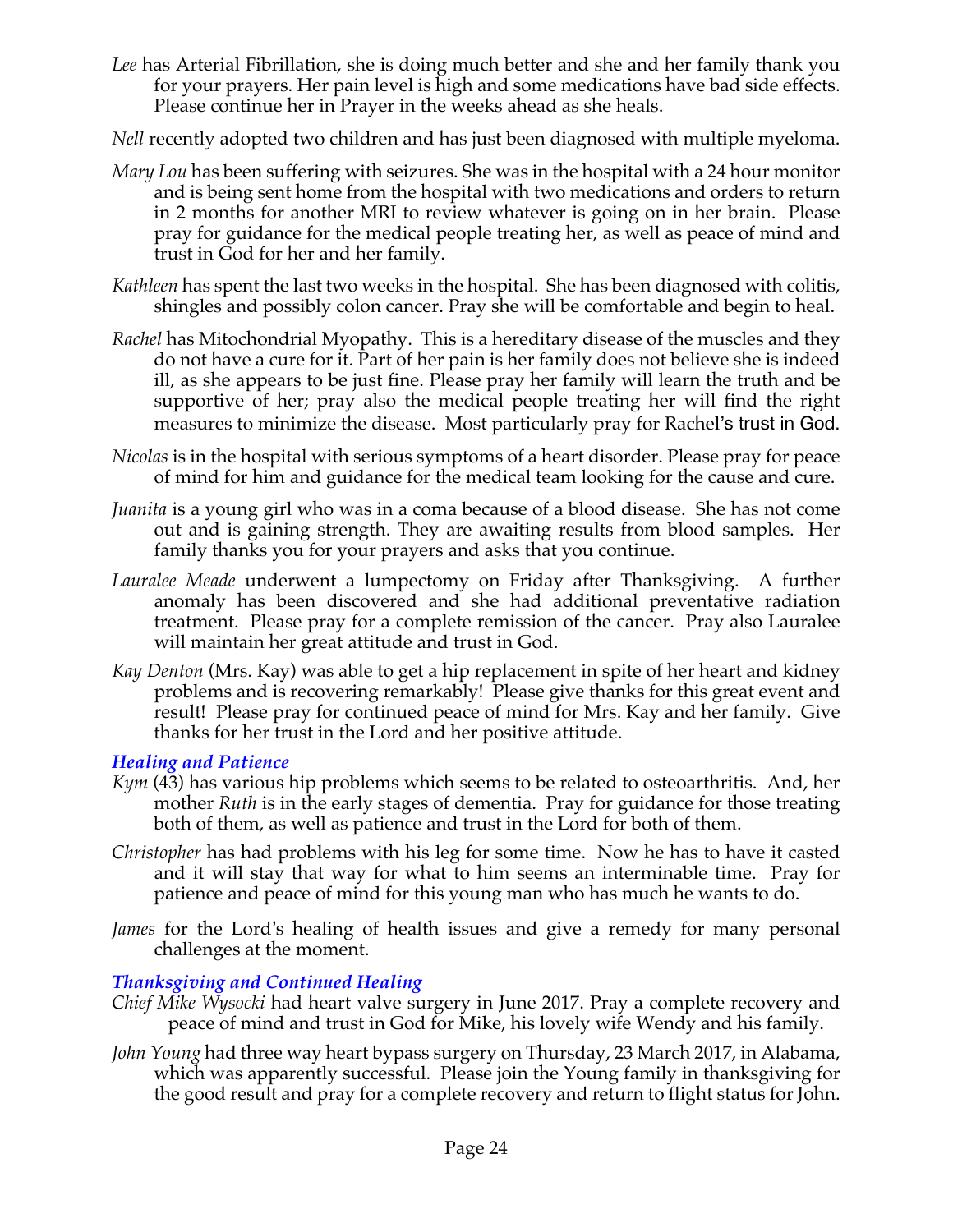- *Bill* had surgery November 2016 for a kidney tumor; he is one kidney short, but recovering very well for the present. It appears the cancer has spread to another spot. Please pray for Bill as he undergoes chemotherapy and perhaps other treatment. Pray Bill and his family will stay strong in their faith and draw the strength they need from our Lord.
- *Anita* had surgery on 4 November 2016 to remove what they thought were five tumors in her right lung, but turned out to be eight. They removed all eight. In addition, her lung was folded from her previous coil embolization. They removed the coils, unfolding her lower right lobe and oversewed the area. In reality she may come away with increased lung capacity. Anita, her husband Michael and family express for the power of your continued prayers and expressions of love. Please join them in giving thanks for God's Grace and pray for her continued healing.
- *Bob Reisor* had surgery on 19 September 2016 for a kidney tumor; he is one kidney short, but recovering very well for the present. The cancer has spread to his lung and another spot. Five years ago there was no treatment, but now it appears there is an oral medication that has shown great effectiveness on this particular cancer. As of 12 January 2017, the main spot shrank from 3.3 cm (1 1/3 inch) to 2.2 cm (7/8 inch) and the spots on his lungs have receded even more. And as of 22 June 2017, they have shrunk further. Please give thanks to the Lord for such wonderful progress. Please pray for Bob as he undergoes chemotherapy and perhaps other treatment. Pray he and his family will be drawn closer to our Lord.
- *Shamu* had surgery on 12 May 2017, her seventeenth, to reconstruct the damage done her by Walter Reed Medical Center. She now has a bacterial infection which is laying her low. Please pray for strength; physical, mental and spiritual for her. Pray for guidance for the new medical team treating her and for her to know how to proceed with regard to the damage done her by Walter Reed Medical Center. Pray also for her to continue her trust in our Lord as she goes through this difficult time.
- *Atina* has skin cancer, which is now in remission. Please give thanks for the remission, pray for continued remission of the cancer; pray also for continued faith for Atina and her family.
- *Clay* has melanoma which is now in remission. Please give thanks for the remission, pray for continued remission of the cancer; pray also for continued faith for Clay and his family.
- *Cindy (81)* had an operation to remove a cancerous growth in her stomach which was successful. She is now home, but in a bit of pain. Please give thanks for the good result, pray for full and complete healing and remission of the cancer, as well as cessation of the pain; pray also for continued faith for Cindy and her husband Les (91).
- *Brett Gregr* had surgery on Tuesday, 22 March 2016, to remove a bleeding brain lesion. The surgery, which had potential to end his life, was apparently completely successful. Please give thanks for the great outcome and great work by the surgeons and medical team and please pray for Brett's peace of mind, as well as that of his wife Karin and the rest of his family during his recovery.
- *Linda* had successful dental surgery on 15 December 2015, she is also on a course of chemotherapy and this type of surgery was not recommended for people while they are taking chemotherapy. But, it was an emergency and had to be done. Please give thanks all went well and pray for continued healing and for peace of mind and trust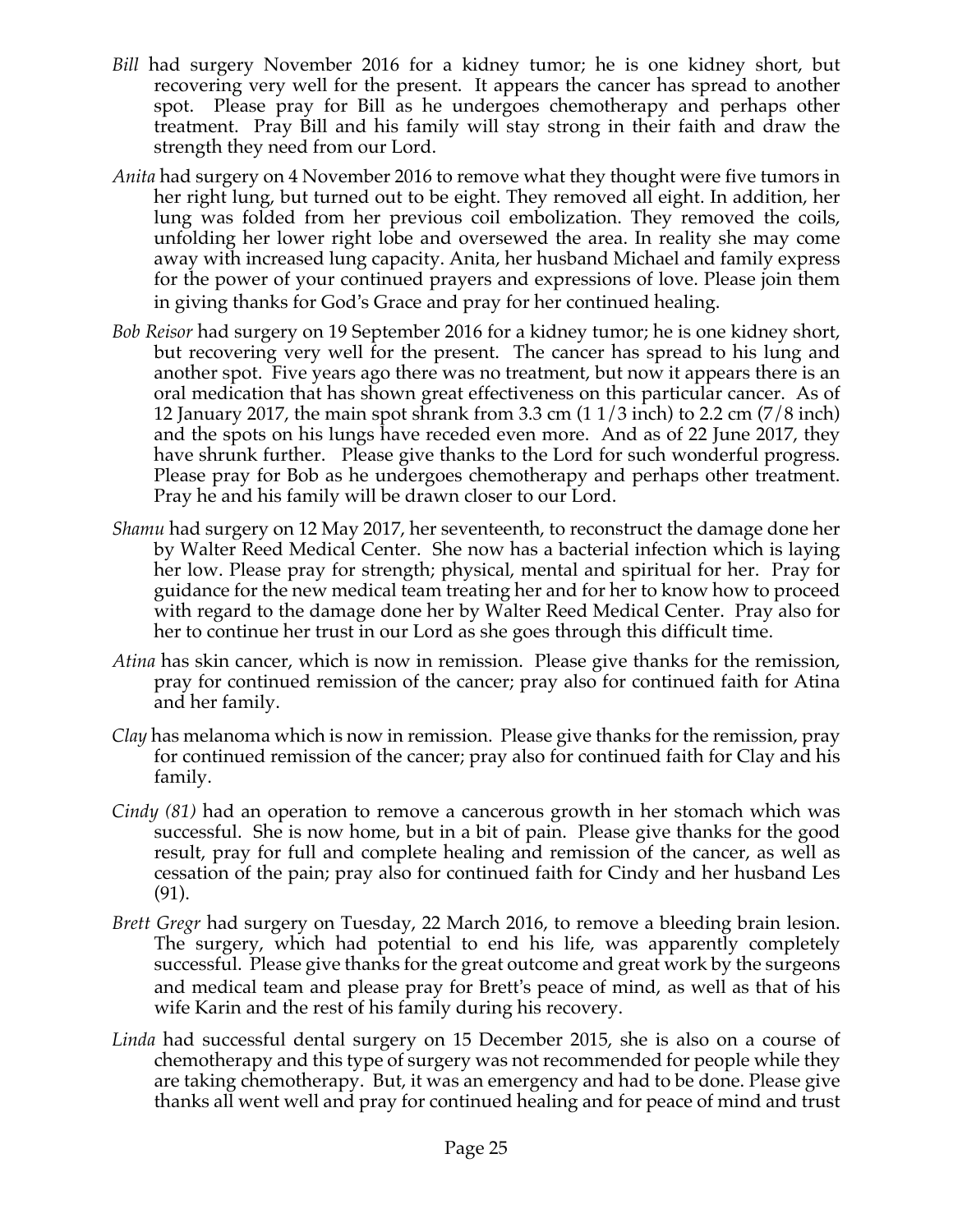in God for Linda and her family.

- *Ruby* broke her hip on 10 December 2015, surgery was successful. Please give thanks for the successful surgery and pray for her full and rapid recovery.
- *Terry* was undergoing radiation treatment for cancer, which he had to stop to amputate his leg below the knee due to diabetes. The surgery was successful, he has been fitted with a prosthetic leg and foot. He is in good spirits and positive about the remainder of his treatment. Please join Terry and his family in giving thanks for the successful surgery and continue to pray for his return to radiation treatment and then to chemotherapy, ask God to give Terry, his wife and seven year old son trust in him for peace of mind and heart, as well.
- *Janet Jessup* had a stroke and heart problems were causing huge issues for her. They seem to have gotten her stabilized and she is home. Please pray for those treating her to find the appropriate treatment and for trust in God and peace of mind for Janet and her family, in particular her husband of 45 years, Rev Roger Jessup, retired minister of Saint Joseph of Arimathea Anglican Orthodox Church.
- *Sam* had surgery on his entire large intestine that had become infected. At the time of the operation he was just hours away from a complete organ shutdown. He had had turmoil in his life over the years. Sam is now in the ICU and his Minister visited him and explained to him God had given him another chance for him to make things right with his Lord. Pray for his good health and his spiritual life with Jesus.
- *Ian* had surgery to remove excess skin rendered a nuisance by controlled lost of 200 pounds. Please give thanks for the successful result and for those treating him to have paid attention and done their very best on the lengthy surgery, taking the best possible care of him. Please pray for his continued recovery and strength for his Mother who will be in charge of his after care.
- *Jenniffer* had surgery for breast cancer on 15 October 2014, which seemingly went well; please give thanks for that. She has had other complications which preclude her from making a full recovery in particular, the reconstructive surgery seems to have gravely affected her back muscles and nerves, resulting in both very limited mobility and extreme pain, the drugs are making her terribly sick; please pray those will be overcome. Pray for help for Jenniffer to keep her trust in the Lord and let Him carry her worry and concern as she recovers. Please pray also for strength and courage for her family as they try their best to help her.
- *Mary Thornell* has been battling colon cancer for three years now, she is currently treating at the City of Hope. Things seem to be going well, the numbers seem headed in the right direction. Please pray for guidance for those treating her, as well as strength, guidance and peace of mind for Mary and her husband Jim, as well as daughter Janice and son Jimmy, as she undergoes treatment.
- *Elma* is suffering from cancer. She was taken home from the hospital on the advice of her Doctor. We were asked to pray Elma's remaining time here on earth might be good and Elma and family might put their trust in the Lord and let Him carry their worry. Since then, Elma's Bishop told us a great Miracle of the Lord is working over Elma. Doctors sent her home to die, but now she seems to be doing all right. On behalf of her, thank you for all of your prayers. Please continue praying for her complete healing.
- *Dennis* has heart problems; now the medical people treating him discovered a large mass on his liver which turned out to be a cyst! Please give thanks for this great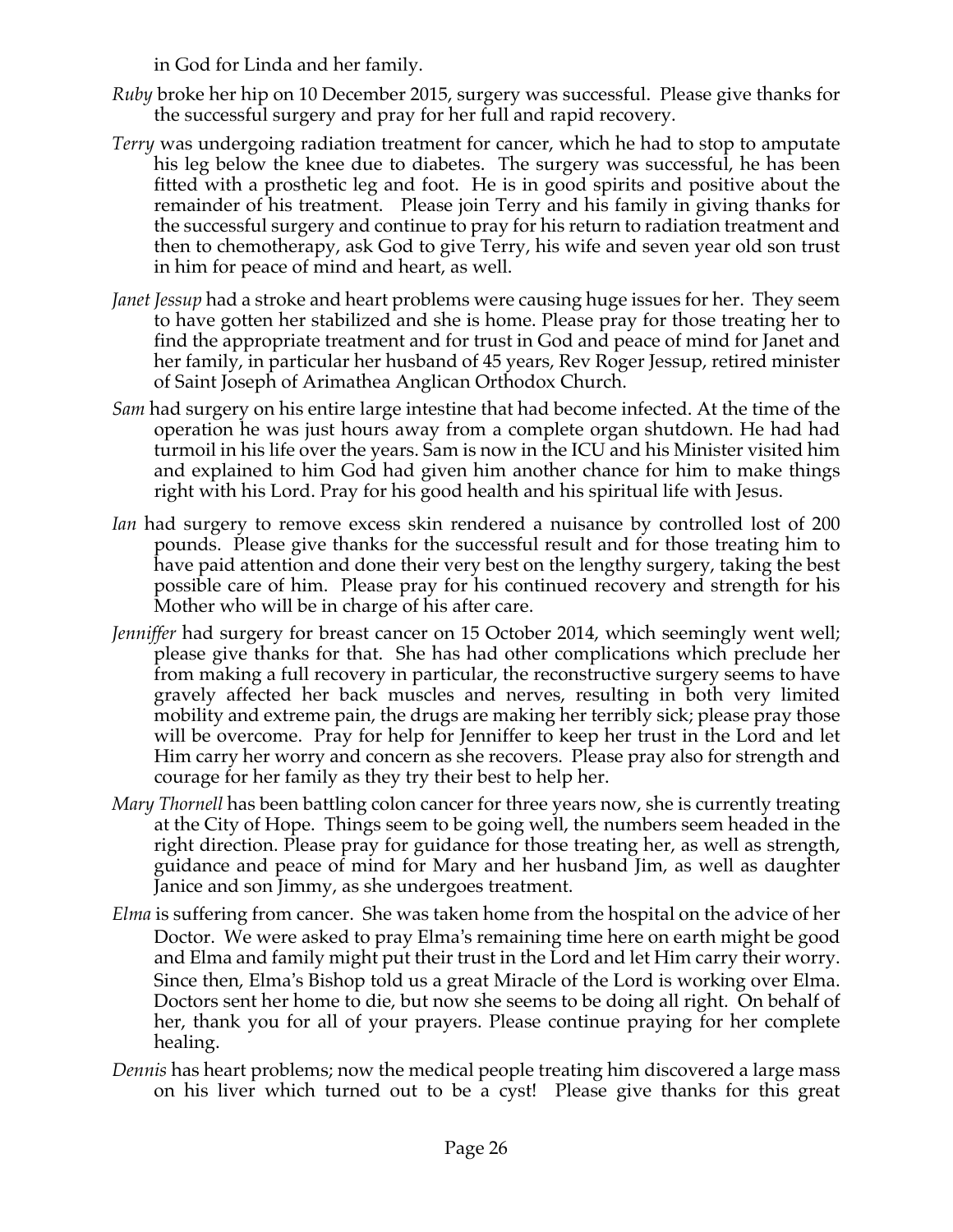development and pray for peace of mind and trust in the Lord for Dennis and for God's guidance for the medical people treating him that the contemplated surgery might go well.

- *Dwight* had major oral surgery, for which he gives thanks. He is recovering slowly and asks your prayers to speed the process.
- *Mike* is a veteran who has served his country when she called. Please pray he will open his heart to God so He can make Mike's crooked road straight and pull him towards the summit rather than to the pit.

#### *Business*

*James* and *Sarah* who have recently moved to a new area and have new positions in employment. They are finding much stress in the new surroundings and will appreciate your prayers as they adjust.

## *Financial Guidance and Employment*

- *Kona* is applying for a job in the hospital. Pray our Lord will find the right position for her and she will glorify Him in the work.
- *Doug* recently became unemployed from his job of 18 years. He has been applying for jobs, but unable to get one at this time. His wife is working; this is not enough for the family. Please pray he will find employment with a firm that will be able to use his considerable skill and hard work to benefit both the firm and the family.
- *Catherine and Lewis* are at a low ebb due to a struggle for employment. Your fervent prayers will be appreciated.
- *Lori* is considering a potential change in her employment. Please pray for God's gidan ce in considering all aspects of her potential work.

# *Financial Guidance and Healing*

*Clark* is in need of salvation; for God's Will to be done in his life. Pray his family will be blessed with the financial miracles that come from doing His Will.

## *God's Strength and Peace of Soul*

- *Roger* is the caretaker for his ailing father who has been in the hospital for a week and his wife who had been declining emotionally, cognitively and in bodily health. He asks you pray for strength and peace for him and help for those he cares for.
- *Charlie McCormack* asks your prayer the Holy Ghost might fill his heart with light and drive the darkness far away.

## *Guidance*

- *Zachary* is having huge problems growing up. He has let the wrong people guide his life and thinks he is the smartest person in the world. He cannot or will not see the destructive power of drugs and lies in his life. Pray his parents Lee and Shamu will come to see what course of action that they can take to help Zachary and safeguard his brother and sister. Please pray for God's guidance for all of them and in particular for Zachary to open his heart to God and his parents help.
- *Judy* seemingly does not want to allow the Holy Ghost into her heart so she might come to know our Lord and Savior, despite the efforts of her family. Please pray for her to open her heat and for her family to be at peace with their efforts.
- *Barbara* has been recovering from cancer for the last three years. Pray for her husband Bill who has come down with a mental illness that may have been caused by much stress the last few years. Barbara and Bill will appreciate your prayers.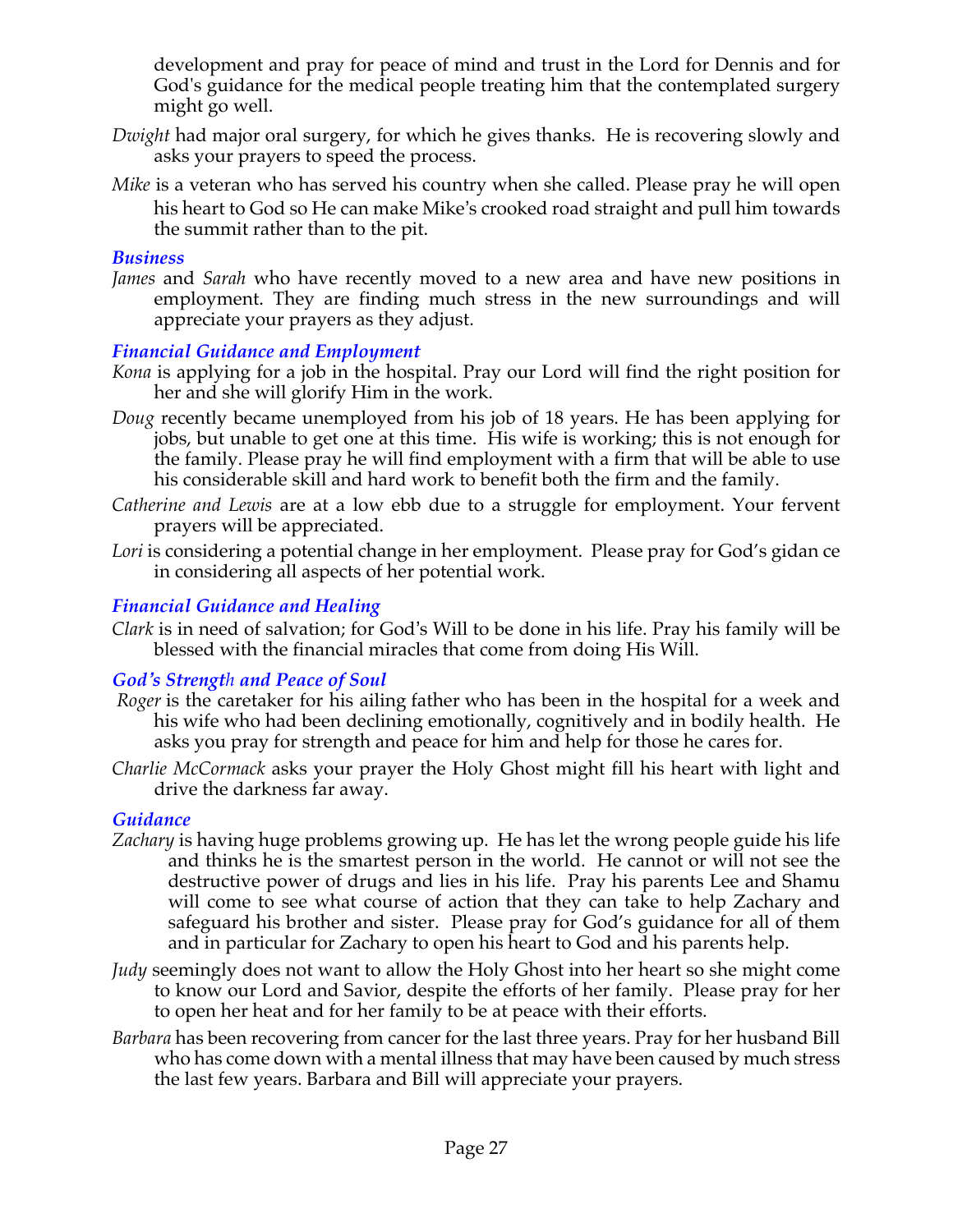- *Larry* is very weak and has periods of confusion and depression. Larry has been in the hospital and recently moved to a rehab. Please keep him in prayer as he begins to gain strength in the days ahead.
- *Thomas* recently learned as the result of a parole violation he will not be allowed to return to society for the remainder of his life. He is despairing and fearful of his inability to cope with this new news and God's plan for his life. Please pray he will be able to work with God to live with the choices he has made and go forward.
- *Cam* has gotten into some of the issues being with the wrong crowds, too much dinking and making the wrong decisions. Pray he will ask God to send the Holy Ghost in to straighten things out and he will listen when He speaks to him.
- *Paul* recently had his large toe amputated due to diabetes and is having a difficult recovery filled with fear about dying. He recently accepted Jesus as his savior and his family Rosie and Brenda are very grateful. Pray for strength for both Rosie and Brenda who are staying by his side through it all encouraging him on.
- *Steve* is addicted to alcohol, pain pills and gambling. Pray for wisdom, courage and strength to stick with treatment and follow God's plan for his life.
- *Eli* has some mental issues and has lost his way. He has yet to come to grips with the demons chasing him. Pray he will return to the Lord and his family. Pray they will ask God to send the Holy Ghost in to straighten things out and they will listen when He speaks to them. The family has been open to the Prince of Darkness and needs help.
- *Michael and his Family* ask your prayers for wisdom as they are under trial and affliction to follow the law of the land and yet honor God in so doing.
- *Flora* is in remission with cancer, but has high blood pressure and fatigue. Flora's Mother recently died and this has caused added stress. Please pray she will be able to let God carry her worry and sorrow so she can do the things she must do.
- *Elizabeth* needs your prayers for her general well being. Pray she might see the Light of the Lord and let Him guide her life.
- *Gunner* need your prayers for his general well being. Pray he might see the Light of the Lord and let Him guide his life.
- *Mitten* has a Christian talking to him about Christ. Mitten does not believe and does not seem to care. Please pray Mitten will see the light.
- *Kristen, Rickey and their two children* ask you to pray for grace, wisdom and understanding as they attempt to cope with infidelity, separation and possibly divorce as a result of backsliding from the Lord into the World.
- *Helene and her family* ask your prayers for them as they deal with the loss of Alan, husband and father.
- *Stephanie* seems to be very deeply into post partum depression after her baby was born prematurely. Please pray for her Mother in Law who is going a great distance to help Stephanie and her new Grandson. Pray that Stephanie will be able to direct her attention outward, rather than inward.
- *Caitlin* is in the grip of the Prince of Darkness; she thinks there is escape from reality in drugs. The saddest part is that reality is not as she sees it. Her family is despairing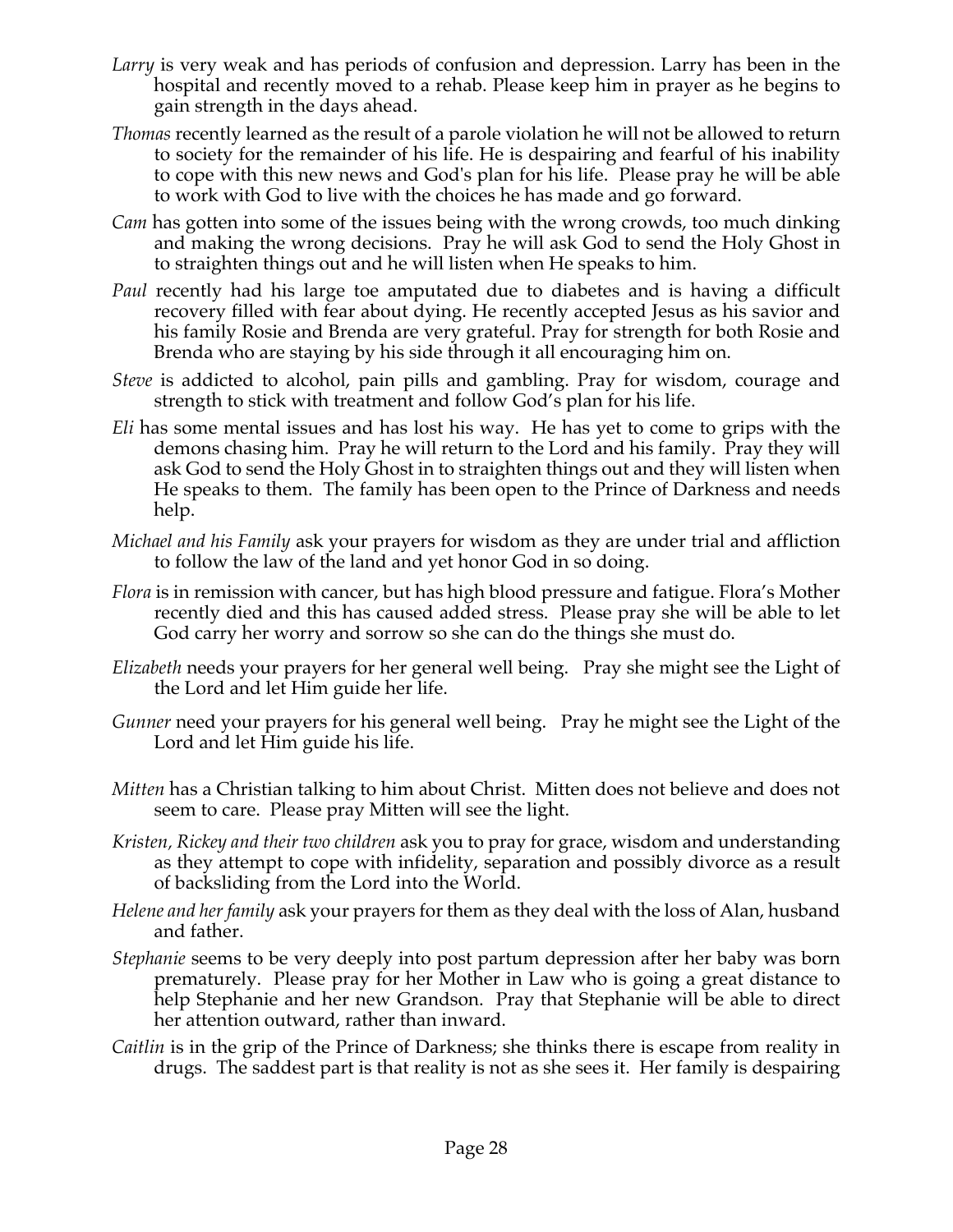as they can do nothing to help her and ask that you pray for the Holy Ghost to enter into heart and show her the need for change before it is too late.

- *Nathaniel* is in spiritual turmoil. His family and friends will appreciate it if you will keep him in your prayers for him to find the root of his trouble and accept God's help.
- *Sam* and her *two children* have been living in a shelter and are to lose their place there. Please pray a place will be found they can stay in and recover.
- *Norrie* is facing daily exams in the weeks ahead. Pray for calmness and concentration and to do the best possible.
- *Jonathan* is addicted to drugs. He is now in jail awaiting trial. His parents and friends will appreciate it if you will keep him in your prayers for him to find the root of his trouble and accept God's help to heal addiction.
- *Beth* is suffering from ungodly treatment in her marriage. Please pray God will guide her in her behavior, actions and thoughts that she might be able to lead her husband to God so her marriage might prosper to the benefit of them.
- *Jeanette* has had many members of her family die from diabetes and several are near death now. Jeanette does not know the Lord and is despondent and perplexed about her family and herself. Please pray she can open her heart to allow the Holy Ghost in to bring her knowledge and understanding.
- *Sara* asks that you pray for guidance for her as she deals with the stresses of her family and life. Pray that she can separate those things which she can affect from those things which she cannot and give her grace to accept that she cannot do everything and can only change those things within her control. She asks for God's help for her business so that she might remain gainfully employed while keeping up with the needs of her mother and husband and healing her own problems.

*Jacquie* to open her heart to God and accept His Love and Grace.

#### *School Challenges*

Destiny, Blake and Janet

# *Anglican Orthodox Church*

#### *Madagascar*

Please pray for the people in Madagascar, in particular for the members of the Anglican Orthodox Church there, who are being subjected to terrible flooding and unceasing rain.

#### *Indonesia*

Please pray for the Lord's will regarding the establishment of an AOC church in Indonesia.

#### *Pakistan*

*General and Ongoing -* The forces of evil are strong in Pakistan. The force of God stronger. Pray for our Christian family there.

*Ernest Jacob* Presiding Bishop Pakistan

## *Congo*

Jimmy is a missionary in the Congo. There has been violent unrest in this country and also a water shortage. Please pray people will find water to drink and Jimmy will be a means of helping others to find the Lord.

#### *Serbia*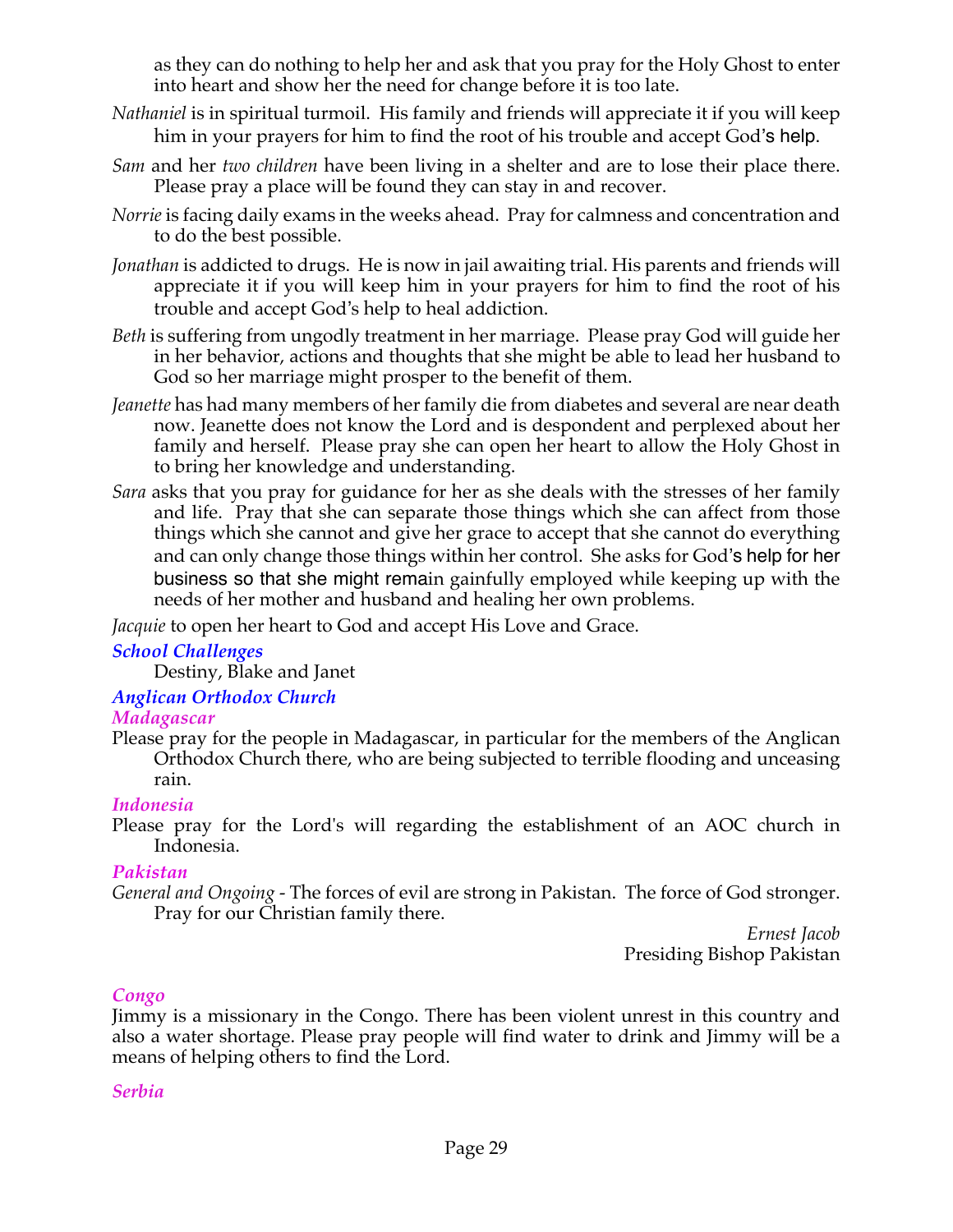Bishop Igor Djurcik asks us to pray for peace between Serbia and the country of Kosovo which broke away from them in 2008. Kosovo is a muslim country and seems to be willing to provoke conflict; Serbia is a primarily Christian country which seems to be ready to return the conflict. Pray Serbia will look for the long term best interests of its people.

### *Philippines*

Please pray a *Minister* will be found who would like to serve in Tabuk, in the Philippine Islands. The Anglican Orthodox Church has an established Church there and in the surrounding areas and need a Shepherd to lead the flock*.*

### *Diocese of the Epiphany*

*Saint Paul's Moberly, Missouri* would like your prayers that the Holy Ghost might enter more fully into their hearts so that they might be more effective in spreading the Word of God.

### *Diocese of Virginia*

*Saint Joseph of Arimathea Anglican Orthodox Church* is under a lot of stress. We all are, but they need even more prayer. Rev Roger Jessup, their wonderful minister, had to retire as he was so pressed by the duties of a primary care giver, in addition to all the worries of this world. Pray for trust in God for each member of the parish and for them to find economic relief.

### *Armed Forces & Contractors*

Dustin (USAF - Stateside), Kristyna and Luis Aviles (Army - Fort Lewis, Washington), Airman Donny Patton (USAF - Hulbert Field, Florida), Jordan Brown (USMC – Recruiter - Iowa City, Iowa), Trevor Jennings (USAF - KC-10 Boom Operator – Korea), Trevor Di Marco (USN - Whidbey Island, EF-18 Pilot), Kurt Thomas (USN – Virginia), Ethan (US Army Airborne – Southwest Asia)

#### *For Our Country*

Our country has lost its way. Over half the people that vote, voted for a government that promises them things it cannot deliver in return for their souls which it can, will and does take. Our foreign policy backs the rise of Islam, we turn our backs on those who would follow God and arm those who murder them. Pray God will raise up a leader from among the people who can turn the country's course 180° and attempt to come back to God. Pray the people will recognize that they are headed down a smooth wide road into the pit, a road that will get smoother and smoother, steeper and steeper until the only possible way is down. Down, into the depths of the pit. Pray people will recognize there is:

- One True and Triune God who is goodness in and of Himself;
- All religions are not equal;
- All ways of life are not equal;
- The Bible holds the Key to Life;
- All rights come from God, not the State;
- Good;
- Bad;
- Evil;
- Right;
- Wrong;